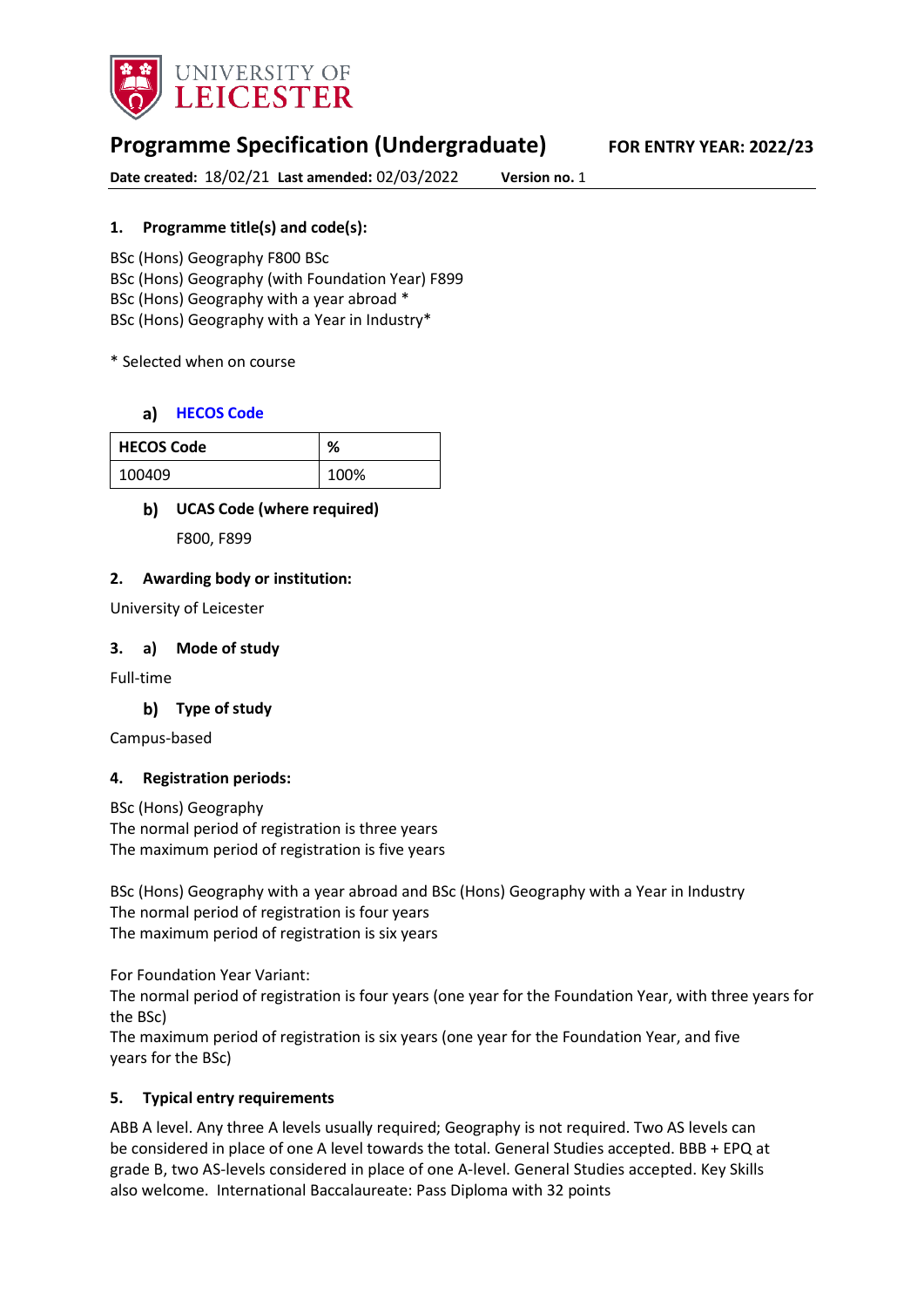For Foundation Year Variant:

A level: ABB or points equivalent from best three A levels. Typically in subjects outside of the 'usual' A levels expected by the department.

BTEC Diploma: DDM in appropriate subject area.

Access to HE courses in Science and Engineering: 45 L3 credits, including 30 at Distinction and remaining L3 credits at least at Merit.

### **For the aims, learning outcomes and application criteria for the GCSA Year Abroad please see**  <https://le.ac.uk/study/undergraduates/courses/abroad>

### **6. Accreditation of Prior Learning**

APL will not be accepted for exemptions from individual modules, however may be considered for direct entry to year 2, on a case by case and subject to the general provisions of the University APL policy.

For Foundation Year Variant:

n/a

#### **7. Programme aims**

For Foundation Year variant, see Foundation Year Programme Specification

The BSc in Geography aims to:

- develop students' knowledge and understanding of environmental systems and cycles, patterns and processes of environmental change and human-environment interactions at local to global scales;
- present a contemporary view of the world drawing on the breadth of the many geographical traditions with an emphasis on Physical Geography;
- provide an intellectually challenging and stimulating curriculum that draws on the research expertise of staff in the department and enables students to develop in-depth knowledge and understanding of specialised areas of physical geography;
- develop students' awareness of space and the world, and formulate geographical explanations for the phenomena they encounter;
- develop students' abilities to explore varied modes of geographical theories, techniques and concepts to analyse and explain the modern world;
- develop students' abilities to use and apply appropriate field, statistical and survey methods to analyse issues from a geographical perspective; and
- provide a learning experience in which students can develop and demonstrate a range of transferable skills necessary for effective independent learning;
- provide opportunities to develop employability skills, and career and personal development planning.

For the 'with a year abroad' variant only, these additional programme aims apply:

- Develop enhanced employability skills
- Experience living and learning in a different cultural environment
- Develop Global Citizenship competencies
- Build new social, academic and professional international networks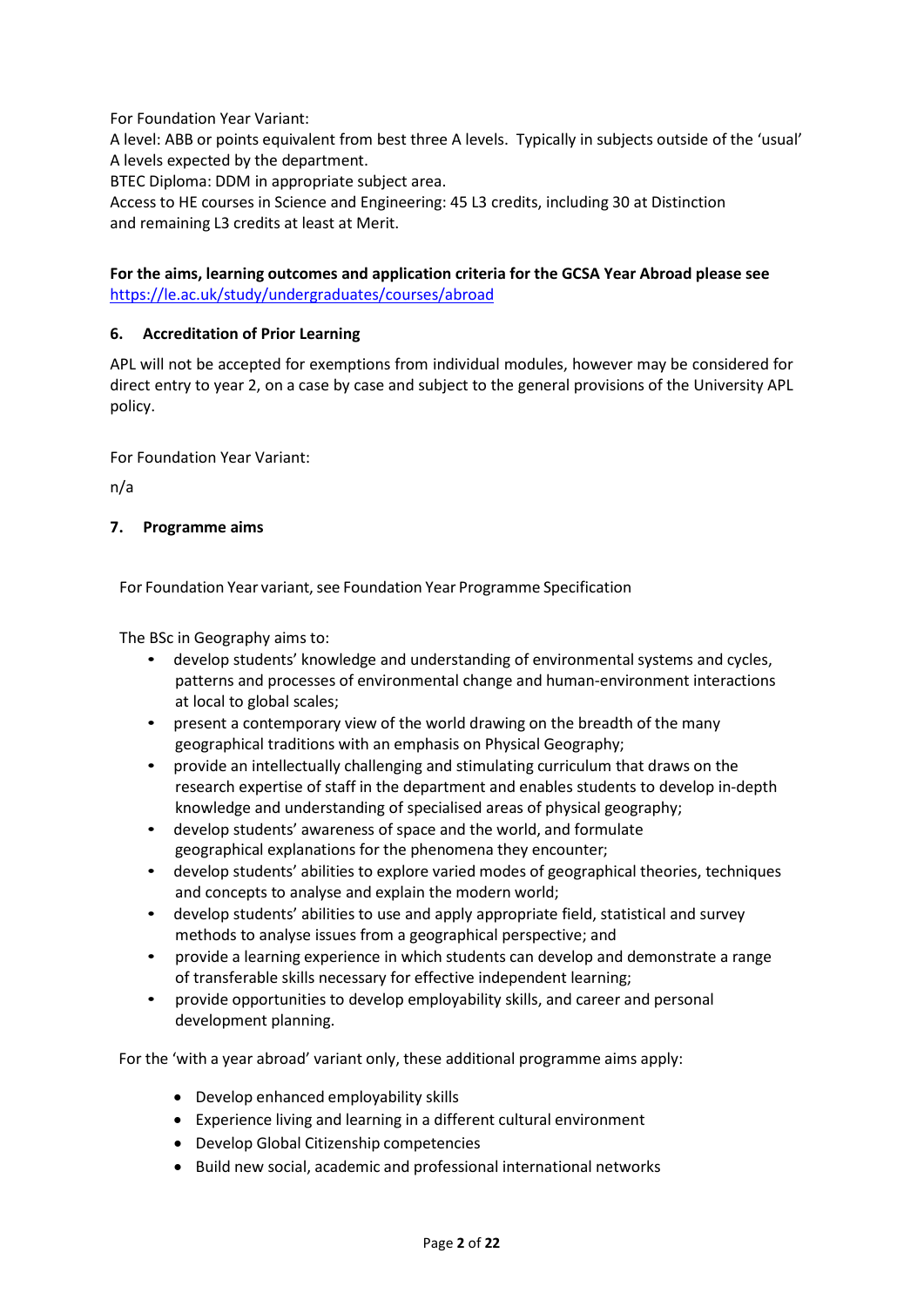For the Year in Industry variant only, these additional programme aims apply:

- Prepare students for career and training opportunities which relates to their degree in both the private and public sectors, and voluntary organisations.
- Construct effective applications for placement opportunities
- Provide students the opportunity to recognise suitable plans for transitioning into the workplace

#### **8. Reference points used to inform the programme specification**

- QAA Benchmarking Statement
- Framework for Higher Education Qualifications (FHEQ)
- UK Quality Code for Higher Education
- University Learnin[g Strategy](https://www2.le.ac.uk/offices/sas2/quality/learnteach)
- [University Assessment Strategy](https://www2.le.ac.uk/offices/sas2/quality/learnteach)
- University of Leicester Periodic Developmental Review Report
- External Examiners' reports (annual)
- United Nations Education for Sustainable Development Goals
- Student Destinations Data

#### **9. Programme Outcomes**

Unless otherwise stated, programme outcomes apply to all awards specified in 1. Programme title(s).

#### **Discipline specific knowledge and competencies**

i) Mastery of an appropriate body of knowledge

| <b>Intended Learning</b>                                                                                                                                     | <b>Teaching and Learning Methods</b>                                                                                                                                                        | <b>How Demonstrated?</b>                                                                                                                                                                          |
|--------------------------------------------------------------------------------------------------------------------------------------------------------------|---------------------------------------------------------------------------------------------------------------------------------------------------------------------------------------------|---------------------------------------------------------------------------------------------------------------------------------------------------------------------------------------------------|
| <b>Outcomes</b>                                                                                                                                              |                                                                                                                                                                                             |                                                                                                                                                                                                   |
| Demonstrate an appropriate<br>body of geographical<br>knowledge including<br>patterns and processes of<br>environmental systems and<br>cycles, environmental | Lectures, tutorials, seminars,<br>computer-aided learning and<br>computer-based practicals,<br>laboratory based practicals,<br>directed readings, independent<br>research, student centered | Essays, essay-based<br>examinations, dissertations,<br>presentations, contributions to<br>discussion, practical reports,<br>objective testing, problem-based<br>exercises, field & lab notebooks, |
| change and human and<br>environmental interactions.                                                                                                          | learning, presentations and<br>discussion.                                                                                                                                                  | review papers, bibliographies                                                                                                                                                                     |

| ii) | Understanding and application of key concepts and techniques |  |
|-----|--------------------------------------------------------------|--|
|     |                                                              |  |

| <b>Intended Learning</b><br><b>Outcomes</b>                                                                                                                                                                                                                                                                                                    | <b>Teaching and Learning Methods</b>                                                                                                                                                                                                                                                                                                                                                    | <b>How Demonstrated?</b>                                                                                                                                                   |
|------------------------------------------------------------------------------------------------------------------------------------------------------------------------------------------------------------------------------------------------------------------------------------------------------------------------------------------------|-----------------------------------------------------------------------------------------------------------------------------------------------------------------------------------------------------------------------------------------------------------------------------------------------------------------------------------------------------------------------------------------|----------------------------------------------------------------------------------------------------------------------------------------------------------------------------|
| Demonstrate knowledge of<br>the different approaches to<br>geographical explanation<br>and interpretation.<br>Demonstrate a competence<br>in the varied methods of<br>interpreting the physical<br>environment. Recognise the<br>ways in which physical,<br>environmental, and cultural<br>processes lead to the<br>distinctiveness of places. | Lectures, tutorials, seminars,<br>directed reading, independent<br>research, computer practicals,<br>group learning. Tutorials,<br>seminars, directed reading,<br>independent research, computer<br>practicals, laboratory based<br>practicals, group learning.<br>Lectures, tutorials, seminars,<br>directed reading, independent<br>research, computer practicals,<br>group learning. | Essays, essay-based<br>examinations, dissertations,<br>presentations, contributions to<br>discussion, practical reports,<br>objective testing, problem based<br>exercises. |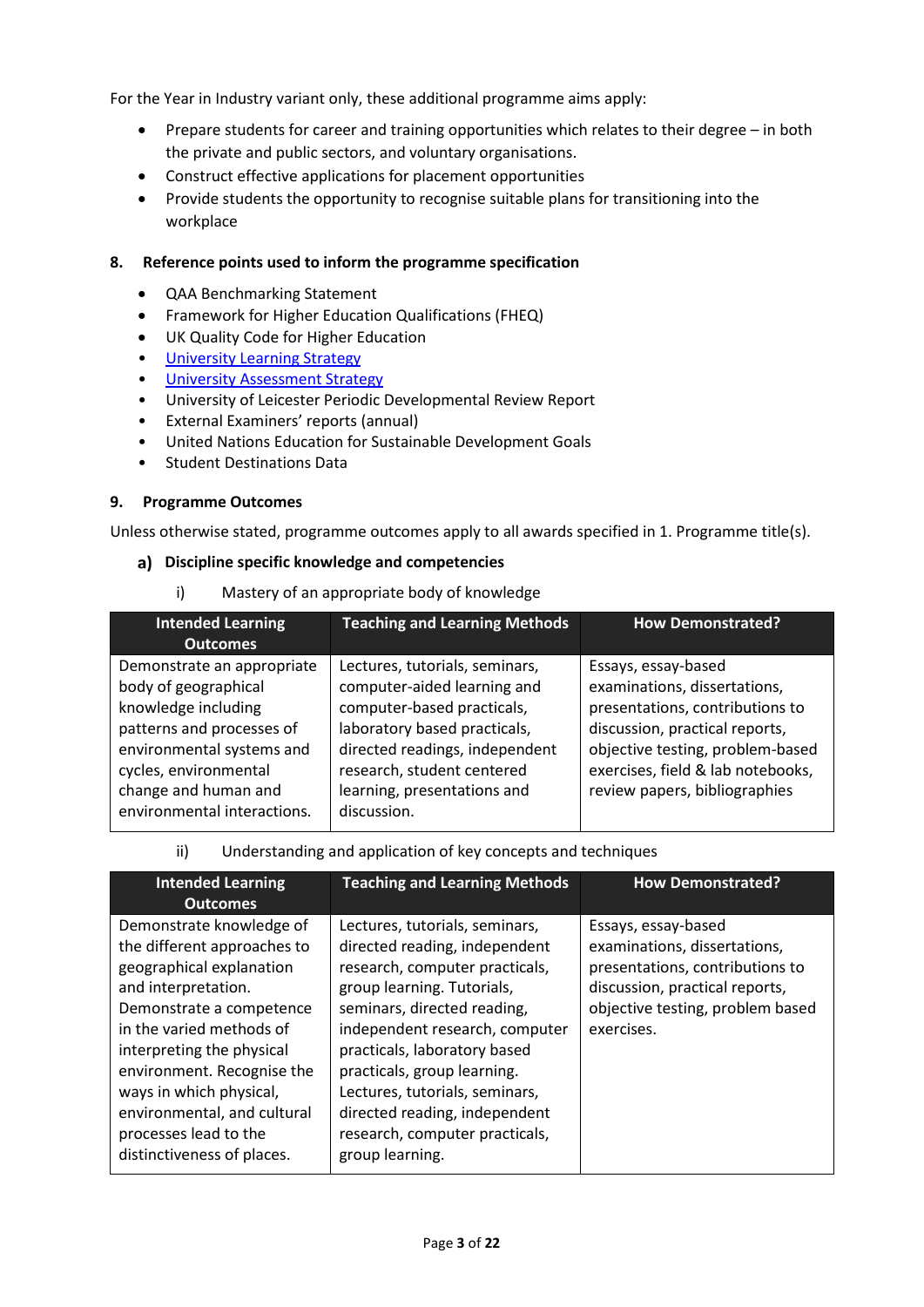iii) Critical analysis of key issues

| <b>Intended Learning</b><br><b>Outcomes</b>                                                                                                                                                                                                                                                         | <b>Teaching and Learning Methods</b>                                                                                 | <b>How Demonstrated?</b>                                                                                                                                                   |
|-----------------------------------------------------------------------------------------------------------------------------------------------------------------------------------------------------------------------------------------------------------------------------------------------------|----------------------------------------------------------------------------------------------------------------------|----------------------------------------------------------------------------------------------------------------------------------------------------------------------------|
| Critical evaluation of the<br>theoretical, philosophical<br>and methodological<br>perspectives employed in<br>physical geography;<br>geography's role in inter-<br>disciplinary studies within<br>natural and social sciences;<br>and the role of physical<br>geography in contemporary<br>society. | Lectures, tutorials,<br>seminars, directed reading,<br>independent research, computer<br>practicals, group learning. | Essays, essay-based<br>examinations, dissertations,<br>presentations, contributions to<br>discussion, practical reports,<br>objective testing, problem based<br>exercises. |
| Awareness of advantages<br>and problems of varied<br>geographical methods of<br>analysis.                                                                                                                                                                                                           | Tutorials, seminars, directed<br>reading, independent research,<br>computer practicals, group<br>learning            | Essays, essay-based<br>examinations, dissertations,<br>presentations, contributions to<br>discussion, practical reports,<br>objective testing, problem based<br>exercises. |
| Critical reflection on<br>research observations<br>presented in the literature<br>and own empirical research.                                                                                                                                                                                       | Tutorials, seminars, directed<br>reading, independent research,<br>computer practicals, group<br>learning            | Essays, essay-based<br>examinations, dissertations,<br>presentations, contributions to<br>discussion, practical reports,<br>objective testing, problem based<br>exercises. |

# iv) Clear and concise presentation of material

| <b>Intended Learning</b><br><b>Outcomes</b>                                                                          | <b>Teaching and Learning Methods</b>                                                  | <b>How Demonstrated?</b>                                                                                                                                                                                    |
|----------------------------------------------------------------------------------------------------------------------|---------------------------------------------------------------------------------------|-------------------------------------------------------------------------------------------------------------------------------------------------------------------------------------------------------------|
| Use a variety of geographical<br>and general methods to<br>present information to a<br>range of different audiences. | Tutorials, seminars, independent<br>research, computer practicals,<br>group learning. | Writing tasks, design, mapping<br>and visualization tasks (e.g.<br>posters, magazines),<br>contributions to discussion,<br>dissertations (presentation of<br>independent research),<br>presentation skills. |

# v) Critical appraisal of evidence with appropriate insight

| <b>Intended Learning</b><br><b>Outcomes</b>                                                                                       | <b>Teaching and Learning Methods</b>                                                                       | How Demonstrated?                                                                                                                                                              |
|-----------------------------------------------------------------------------------------------------------------------------------|------------------------------------------------------------------------------------------------------------|--------------------------------------------------------------------------------------------------------------------------------------------------------------------------------|
| Formulate appropriate<br>questions for geographical<br>inquiry, and gather and<br>utilise suitable evidence in<br>answering them. | Tutorials, seminars, directed<br>reading, independent research,<br>computer practicals, group<br>learning. | Writing tasks, design, mapping<br>and visualization tasks,<br>contributions to discussion,<br>dissertations (presentation of<br>independent research),<br>presentation skills. |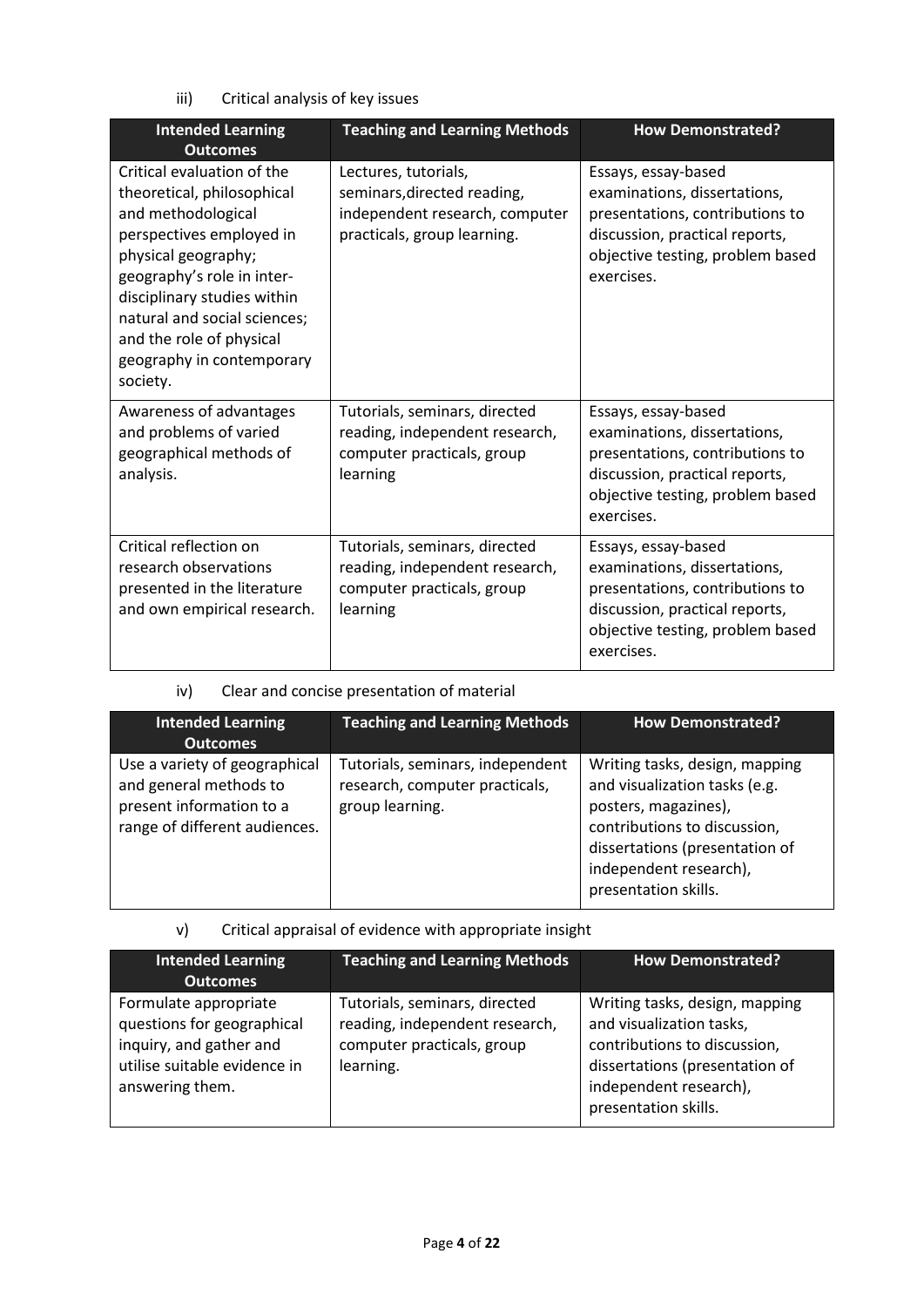| <b>Intended Learning</b><br><b>Outcomes</b>                                                                      | <b>Teaching and Learning Methods</b>                                                                       | <b>How Demonstrated?</b>                                                                                                                                                       |
|------------------------------------------------------------------------------------------------------------------|------------------------------------------------------------------------------------------------------------|--------------------------------------------------------------------------------------------------------------------------------------------------------------------------------|
| Read, analyse and reflect<br>critically and contextually on<br>geographical texts and other<br>source materials. | Tutorials, seminars, directed<br>reading, independent research,<br>computer practicals, group<br>learning. | Writing tasks, design, mapping<br>and visualization tasks,<br>contributions to discussion,<br>dissertations (presentation of<br>independent research),<br>presentation skills. |

# vi) Other discipline specific competencies

| <b>Intended Learning</b><br><b>Outcomes</b>                                                                                                               | <b>Teaching and Learning Methods</b>                                                                                         | <b>How Demonstrated?</b>                                                                                                 |
|-----------------------------------------------------------------------------------------------------------------------------------------------------------|------------------------------------------------------------------------------------------------------------------------------|--------------------------------------------------------------------------------------------------------------------------|
| Conduct an independent<br>piece of geographical<br>research from problem<br>formulation to evidence<br>collection, result<br>presentation and discussion. | Dissertations; group and<br>independent research. Field<br>courses, computer practicals,<br>laboratory practicals, lectures. | Dissertations; group and<br>independent research.                                                                        |
| Use specialised techniques<br>and approaches for the<br>collection, interpretation and<br>explanation of geographical<br>processes and information.       | Dissertations; group and<br>independent research. Field<br>courses, computer practicals,<br>laboratory practicals, lectures. | Field reports, group and<br>independent research;<br>dissertations; tutorials; objective<br>testing; laboratory reports. |
| Use specialised techniques<br>and approaches for the<br>presentation of geographical<br>information.                                                      | Dissertations; group and<br>independent research. Field<br>courses, computer practicals,<br>laboratory practicals, lectures. | Field reports, group and<br>independent research;<br>dissertations; design, mapping<br>and visualization tasks.          |

# **b)** Transferable skills

# i) Oral communication

| <b>Intended Learning</b><br><b>Outcomes</b>                                              | <b>Teaching and Learning Methods</b> | <b>How Demonstrated?</b>                                                |
|------------------------------------------------------------------------------------------|--------------------------------------|-------------------------------------------------------------------------|
| Demonstrate clear, fluent<br>and coherent oral<br>expressions of geographical<br>issues. | Seminars, tutorials, field courses.  | Seminar and tutorial<br>presentations, contributions to<br>discussions. |
| Participate effectively in<br>group discussions of<br>geographical issues.               | Seminars, tutorials, field courses.  | Seminar and tutorial<br>presentations, contributions to<br>discussions. |

# ii) Written communication

| Intended Learning<br><b>Outcomes</b>                                                      | <b>Teaching and Learning Methods</b>   | <b>How Demonstrated?</b>                                                  |
|-------------------------------------------------------------------------------------------|----------------------------------------|---------------------------------------------------------------------------|
| Present coherent and fluent<br>geographical arguments in a<br>variety of written formats. | Seminars, tutorials, group<br>working. | Essays, essay-based<br>examinations, dissertations,<br>practical reports. |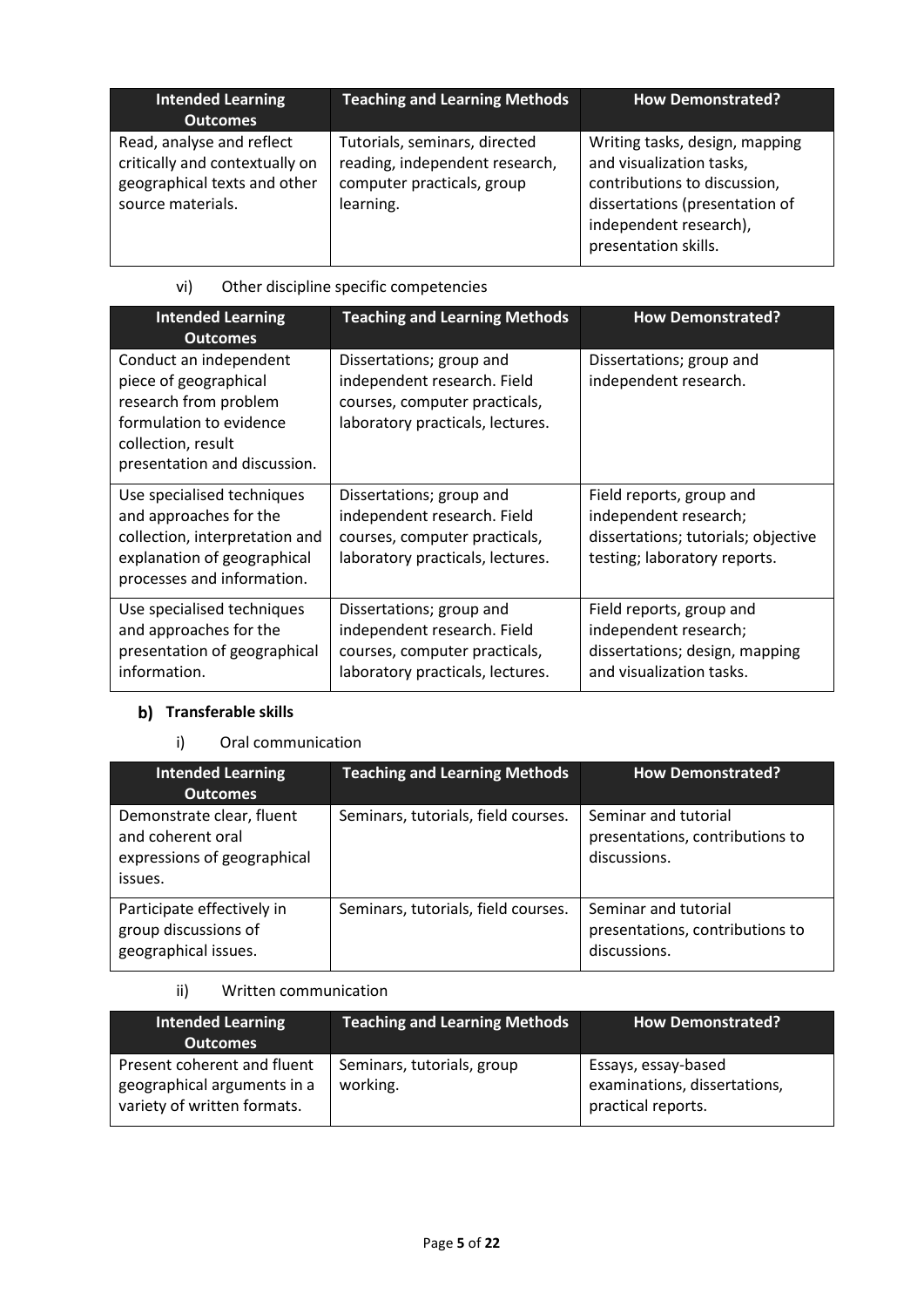# iii) Information technology

| <b>Intended Learning</b><br><b>Outcomes</b>                                                                                                                                | <b>Teaching and Learning Methods</b>                                            | <b>How Demonstrated?</b>                                                                                                                        |
|----------------------------------------------------------------------------------------------------------------------------------------------------------------------------|---------------------------------------------------------------------------------|-------------------------------------------------------------------------------------------------------------------------------------------------|
| Use information technology<br>in general, and geographical<br>information systems in<br>particular to explore and<br>analyse geographical<br>concepts and information.     | Induction programme, computer<br>practical classes and<br>independent research. | Computer-based exercises.<br>Independent research,<br>dissertation, problem solving<br>exercises, essays, web pages,<br>posters, group reports. |
| Use IT to effectively support<br>geographical studies,<br>including the use of IT for<br>bibliographic research, and<br>written and visual<br>presentation of information. | Computer practical classes,<br>group and independent research.                  | Computer-based exercises.<br>Independent research,<br>dissertation, problem solving<br>exercises, essays, web pages,<br>posters, group reports. |

# iv) Numeracy

| Intended Learning<br>Outcomes                                                                            | <b>Teaching and Learning Methods</b>                          |                                                                  |
|----------------------------------------------------------------------------------------------------------|---------------------------------------------------------------|------------------------------------------------------------------|
| Use statistical and graphic<br>techniques to explore, analyse<br>and visualise geographical<br>concepts. | Lectures; computer practical classes,<br>independent research | Computer-based exercises.<br>Independent research, dissertation, |

### v) Team working

| Intended Learning<br><b>Outcomes</b>                                                                               | <b>Teaching and Learning Methods</b>                         | <b>How Demonstrated?</b>                                    |
|--------------------------------------------------------------------------------------------------------------------|--------------------------------------------------------------|-------------------------------------------------------------|
| Work effectively and<br>collaboratively in teams to<br>collectively explore<br>geographical concepts and<br>tasks. | Tutorials, seminars, team problem<br>solving, field courses. | Seminar and tutorial working,<br>problem solving exercises. |

#### vi) Problem solving

| <b>Intended Learning</b><br><b>Outcomes</b>                                           | <b>Teaching and Learning Methods</b>                         | <b>How Demonstrated?</b>                                                                       |
|---------------------------------------------------------------------------------------|--------------------------------------------------------------|------------------------------------------------------------------------------------------------|
| Explore geographical problem<br>spaces with contemporary<br>discourses and approaches | Tutorials, seminars, team problem<br>solving, field courses. | Computer-based exercises.<br>Independent research, dissertation,<br>problem solving exercises. |

### vii) Information handling

| <b>Intended Learning</b><br><b>Outcomes</b>                                                                                                                                                                                                                       | <b>Teaching and Learning Methods</b>                                                                                            | <b>How Demonstrated?</b>                                                                                                                                       |  |
|-------------------------------------------------------------------------------------------------------------------------------------------------------------------------------------------------------------------------------------------------------------------|---------------------------------------------------------------------------------------------------------------------------------|----------------------------------------------------------------------------------------------------------------------------------------------------------------|--|
| Gather, retrieve and<br>manipulate geographical<br>evidence and information in<br>support of geographical<br>arguments                                                                                                                                            | Tutorials, seminars, directed<br>reading, independent research,<br>computer practicals, team<br>problem solving, field courses. | Essays, essay-based<br>examinations, dissertations,<br>practical reports., seminar and<br>tutorial working, problem solving<br>exercises, team problem solving |  |
| Analyse information from a<br>Tutorials, seminars, directed<br>variety of sources to develop<br>reading, independent research,<br>and construct geographical<br>computer practicals, team<br>problem solving, field courses.<br>arguments and<br>interpretations. |                                                                                                                                 | Essays, essay-based<br>examinations, dissertations,<br>practical reports., seminar and<br>tutorial working, problem solving<br>exercises, team problem solving |  |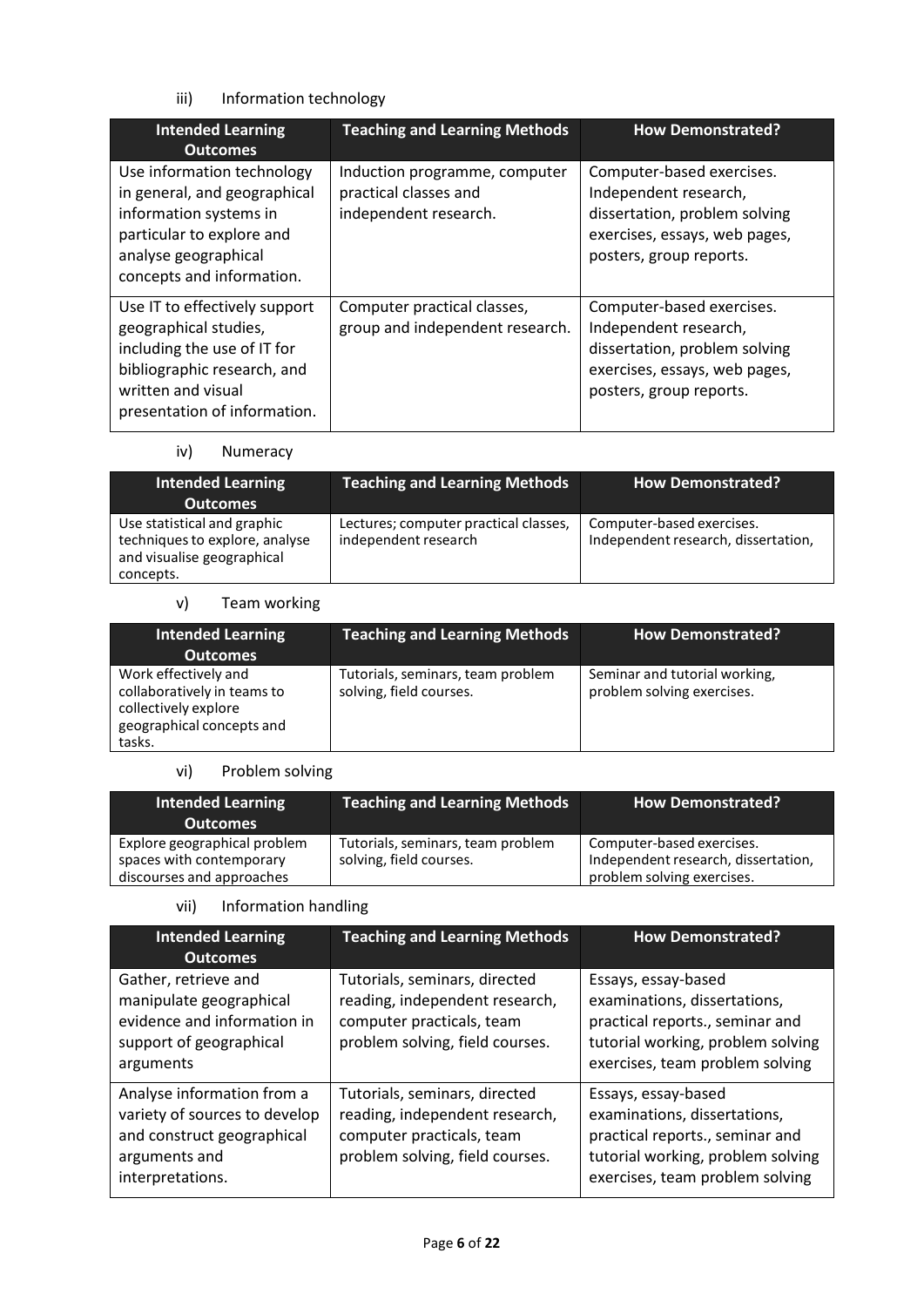viii) Skills for lifelong learning

| <b>Intended Learning</b><br><b>Outcomes</b>                                                                                                          | <b>Teaching and Learning Methods</b>                                                     | <b>How Demonstrated?</b>                                                                                                  |  |
|------------------------------------------------------------------------------------------------------------------------------------------------------|------------------------------------------------------------------------------------------|---------------------------------------------------------------------------------------------------------------------------|--|
| Demonstrate intellectual<br>development and<br>independence through the<br>setting of research tasks and<br>the solving of geographical<br>problems. | All of the above particularly,<br>independent research and<br>seminar presentations      | All of the above, particularly,<br>dissertations, seminars, essays,<br>independent research.                              |  |
| Reflect upon own learning<br>and use personal<br>development planning to<br>plan personal, academic and<br>career development.                       | All of the above, particularly<br>tutorials, Personal and<br><b>Development Planning</b> | Discussions with personal and<br>other tutors; Curriculum vitae<br>writing. Employability & career<br>development module. |  |
| Manage time effectively to<br>meet targets and deadlines.                                                                                            | All of the above, particularly<br>independent research and self-<br>directed study.      | All of the above, particularly,<br>dissertations, seminars, essays,<br>independent research.                              |  |

**For Year in Industry students (only)**

|                                                                                           | <b>Intended Learning Outcomes</b> Teaching and Learning Methods                                                           | <b>How Demonstrated</b>                                             |  |  |  |
|-------------------------------------------------------------------------------------------|---------------------------------------------------------------------------------------------------------------------------|---------------------------------------------------------------------|--|--|--|
|                                                                                           | Placement Preparation 1 and 2                                                                                             |                                                                     |  |  |  |
| 1. Select appropriate<br>resources for<br>researching/securing<br>placement opportunities | Students are provided with<br>dedicated and timetabled<br>sessions to prepare to search and<br>secure a year in industry. | Formative module feedback<br>through session tasks and<br>exercises |  |  |  |
|                                                                                           | Problem solving classes,<br>Masterclasses, Career<br>development programmes,<br>Independent research.                     |                                                                     |  |  |  |
| 2. Explain the process for<br>applying for and securing<br>a relevant placement           | Students are provided with<br>dedicated and timetabled<br>sessions to prepare to search and<br>secure a year in industry. | Formative module feedback<br>through session tasks and<br>exercises |  |  |  |
|                                                                                           | Problem solving classes,<br>Masterclasses, Career<br>development programmes,<br>Independent research.                     |                                                                     |  |  |  |
| 3. Construct effective<br>applications for<br>placement opportunities                     | Students are provided with<br>dedicated and timetabled<br>sessions to prepare to search and<br>secure a year in industry. | Formative module feedback<br>through session tasks and<br>exercises |  |  |  |
|                                                                                           | Problem solving classes,<br>Masterclasses, Career                                                                         |                                                                     |  |  |  |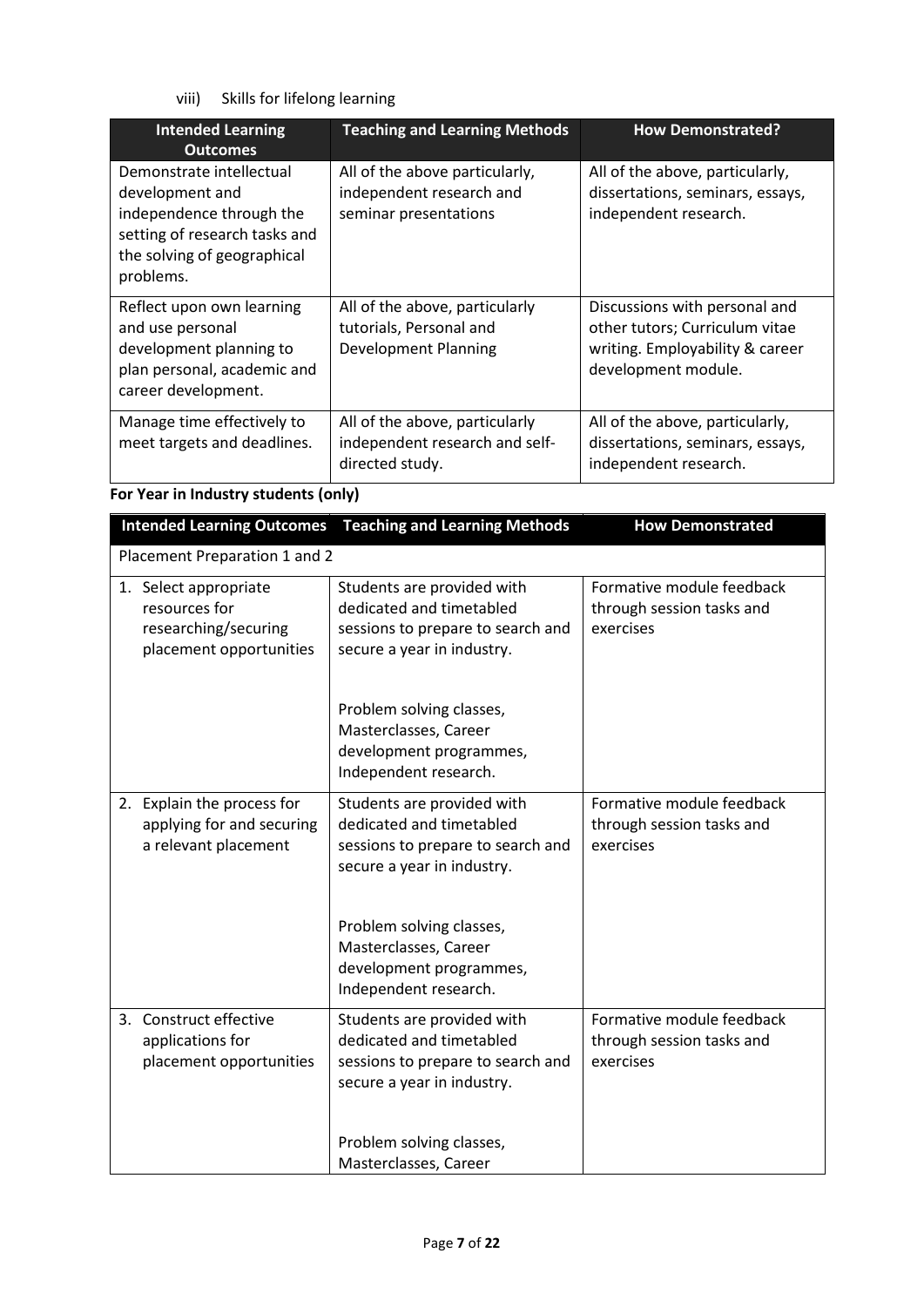|              |                                                                                                                                                                                                       | development programmes,<br>Independent research.                                                                                                                                                                                   |                                                                                                                                                                                                                                                     |  |
|--------------|-------------------------------------------------------------------------------------------------------------------------------------------------------------------------------------------------------|------------------------------------------------------------------------------------------------------------------------------------------------------------------------------------------------------------------------------------|-----------------------------------------------------------------------------------------------------------------------------------------------------------------------------------------------------------------------------------------------------|--|
|              | 4. Recognise suitable plans<br>for transitioning into a<br>placement                                                                                                                                  | Students are provided with<br>dedicated and timetabled<br>sessions to prepare to search and<br>secure a year in industry.<br>Problem solving classes,<br>Masterclasses, Career<br>development programmes,<br>Independent research. | Formative module feedback<br>through session tasks and<br>exercises                                                                                                                                                                                 |  |
| On Placement |                                                                                                                                                                                                       |                                                                                                                                                                                                                                    |                                                                                                                                                                                                                                                     |  |
|              | 1. Apply the theoretical and<br>practical aspects of the<br>material studied at the<br>University and<br>demonstrate the<br>personal and professional<br>skills necessary for your<br>role within the | Students undertake a minimum<br>of 9 months experience in the<br>workplace.<br>Project supervision, independent<br>research                                                                                                        | <b>Completion of Monthly</b><br>Reflective Journals to record<br>skills development, major<br>achievements, key areas of<br>work, learning points and<br>challenges overcome.                                                                       |  |
|              | organisation.                                                                                                                                                                                         |                                                                                                                                                                                                                                    | Assessed by a Placement<br>Portfolio, comprising of a<br>Reflective Summary,<br>Professional Development Plan,<br>and Updated CV (excluded from<br>word count) to formally assess<br>on a pass or fail basis.                                       |  |
|              |                                                                                                                                                                                                       |                                                                                                                                                                                                                                    | Formative feedback during a<br>Placement Visit (in person or via<br>Skype) from Placement Provider<br>and Placement Tutor regarding<br>reflection on skills<br>development, areas of strength<br>and weakness and contribution<br>to the workplace. |  |
|              | 2. Compose a Professional<br>Development Plan<br>considering your<br>strengths, development<br>areas and motivations for<br>your next step                                                            | Students undertake a minimum<br>of 9 months experience in the<br>workplace.<br>Project supervision, independent<br>research                                                                                                        | <b>Completion of Monthly</b><br>Reflective Journals to record<br>skills development, major<br>achievements, key areas of<br>work, learning points and<br>challenges overcome.                                                                       |  |
|              |                                                                                                                                                                                                       |                                                                                                                                                                                                                                    | Assessed by a Placement<br>Portfolio, comprising of a<br>Reflective Summary,<br>Professional Development Plan,<br>and Updated CV (excluded from                                                                                                     |  |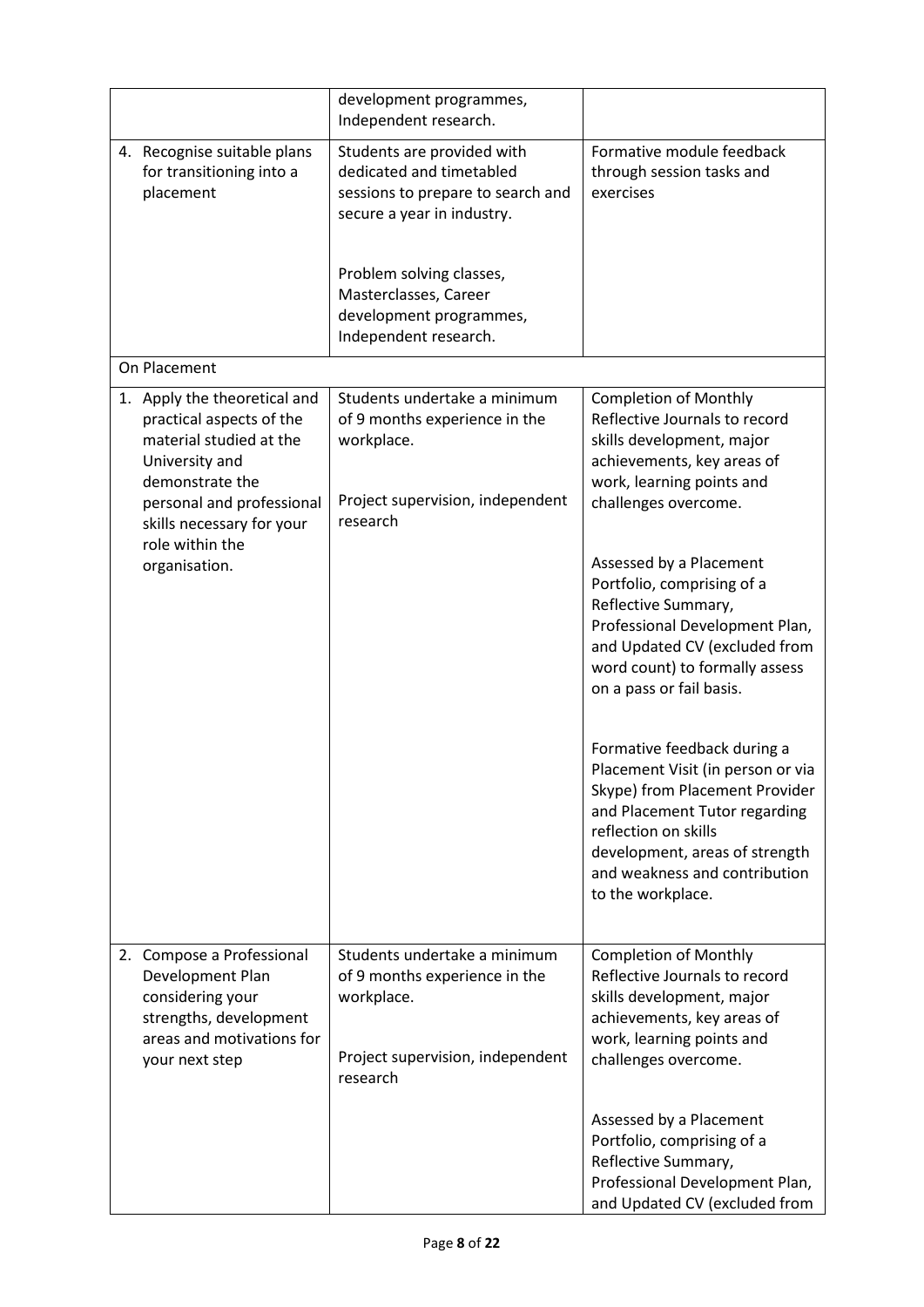|                                                                                                                                                            |                                                                                                                             | word count) to formally assess<br>on a pass or fail basis.<br>Formative feedback during a<br>Placement Visit (in person or via<br>Skype) from Placement Provider<br>and Placement Tutor regarding<br>reflection on skills<br>development, areas of strength<br>and weakness and contribution<br>to the workplace. |
|------------------------------------------------------------------------------------------------------------------------------------------------------------|-----------------------------------------------------------------------------------------------------------------------------|-------------------------------------------------------------------------------------------------------------------------------------------------------------------------------------------------------------------------------------------------------------------------------------------------------------------|
| 3. Modify your CV to<br>include the skills and<br>experience you have<br>gained through your<br>significant experience<br>gained in the past 12<br>months. | Students undertake a minimum<br>of 9 months experience in the<br>workplace.<br>Project supervision, independent<br>research | <b>Completion of Monthly</b><br>Reflective Journals to record<br>skills development, major<br>achievements, key areas of<br>work, learning points and<br>challenges overcome.                                                                                                                                     |
|                                                                                                                                                            |                                                                                                                             | Assessed by a Placement<br>Portfolio, comprising of a<br>Reflective Summary,<br>Professional Development Plan,<br>and Updated CV (excluded from<br>word count) to formally assess<br>on a pass or fail basis.                                                                                                     |
|                                                                                                                                                            |                                                                                                                             | Formative feedback during a<br>Placement Visit (in person or via<br>Skype) from Placement Provider<br>and Placement Tutor regarding<br>reflection on skills<br>development, areas of strength<br>and weakness and contribution<br>to the workplace.                                                               |

#### **Year Abroad**

| <b>Intended Learning Outcomes</b>                             | <b>Teaching and Learning</b><br><b>Methods</b> | <b>How Demonstrated?</b> |
|---------------------------------------------------------------|------------------------------------------------|--------------------------|
| On completion of the year abroad students can be expected to: |                                                |                          |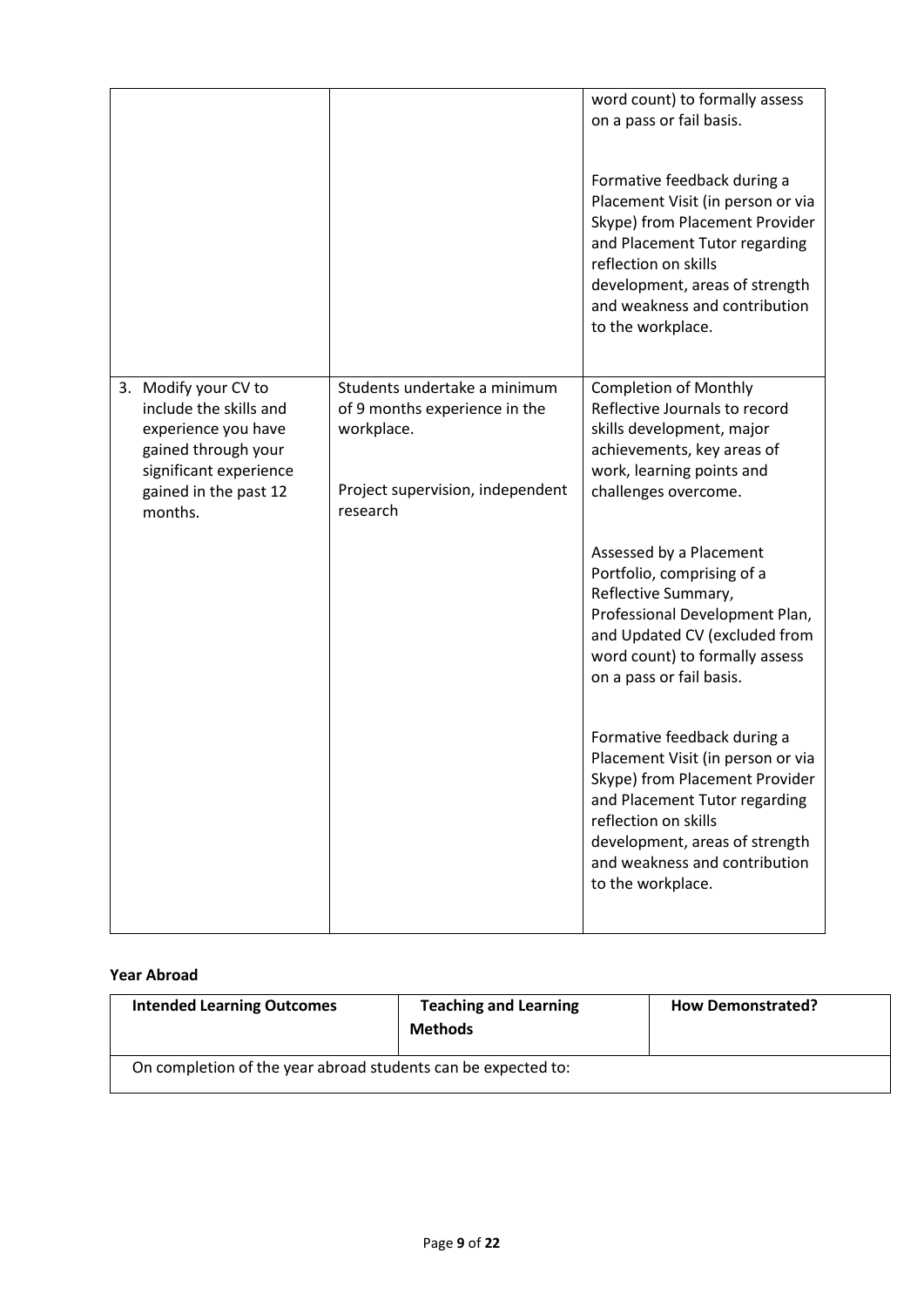| $1_{\cdot}$ | Reflect on skills learned and<br>knowledge gained and explain<br>how these may contribute to<br>future academic development.                                           | Global Success toolkit (including<br>written guidance and workshops<br>to be delivered in partnership<br>with CDS). | Updated Curriculum Vitae (not<br>formally assessed).                                          |
|-------------|------------------------------------------------------------------------------------------------------------------------------------------------------------------------|---------------------------------------------------------------------------------------------------------------------|-----------------------------------------------------------------------------------------------|
| 2.          | Demonstrate improved<br>professional communication,<br>presentation and interpersonal<br>skills, networking skills and, if<br>relevant, skills in another<br>language. | Experience of living and studying<br>overseas.                                                                      | Seminar presentations and<br>contributions to tutorials during<br>final year of study at UoL. |
| 3.          | Demonstrate a range of self-<br>management and life-long<br>learning skills including time<br>management, adaptability,<br>confidence, independence and<br>enterprise. | Experience of studying in an<br>overseas institution.                                                               | Assessments undertaken<br>overseas.                                                           |

### **10. Progression points**

The following additional progression requirements for this programme have been approved:

• A key progression point is the requirement to pass the dissertation proposal for GY2435 before progression to GY3420 can be considered. An opportunity to resit is allowed in July; a further fail at this point will result in a resit without residence, with no immediate progression to Year 3. Further failure will trigger a withdrawal from the course. In other regards, progression on this course follows Senate Regulation 5.

For Foundation Year Variant:

• Progression from Year 0 to year 1: In cases where a student has failed to meet a requirement to progress he or she will be required to withdraw from the course. Students will be required to pass Foundation Year in order to progress to Year 1 with an average module mark of at least 60%.

#### **Progression onto a year in industry**

The progression criteria for a 'year in industry' programme is to meet the requirements needed to progress to the next level of study as outlined in the University's Senate 5 Regulations.

Where a degree programme has a requirement from a Professional or Statutory Body (PSRB) for academic attainment for students undertake a year in industry are exempt from the proposed new progression criteria and will continue to uphold existing progression criteria.

A Placement Student will revert back to the degree without Year in Industry if:

- 1. They fail to secure a year in industry role.
- 2. They fail to pass the assessment related to the year in industry.
- 3. The year in industry ends early due to the behaviour of the Placement Student not being in accordance with the University's Regulations for Students, Student Responsibilities. The Placement Student will need to suspend for the remainder of the academic year. To prevent such an incident from happening, processes are in place to identify any possible issues or concerns early in the year in industry role. This includes a start check, regular communications, visits to the workplace (physical and/or virtual) and evaluation.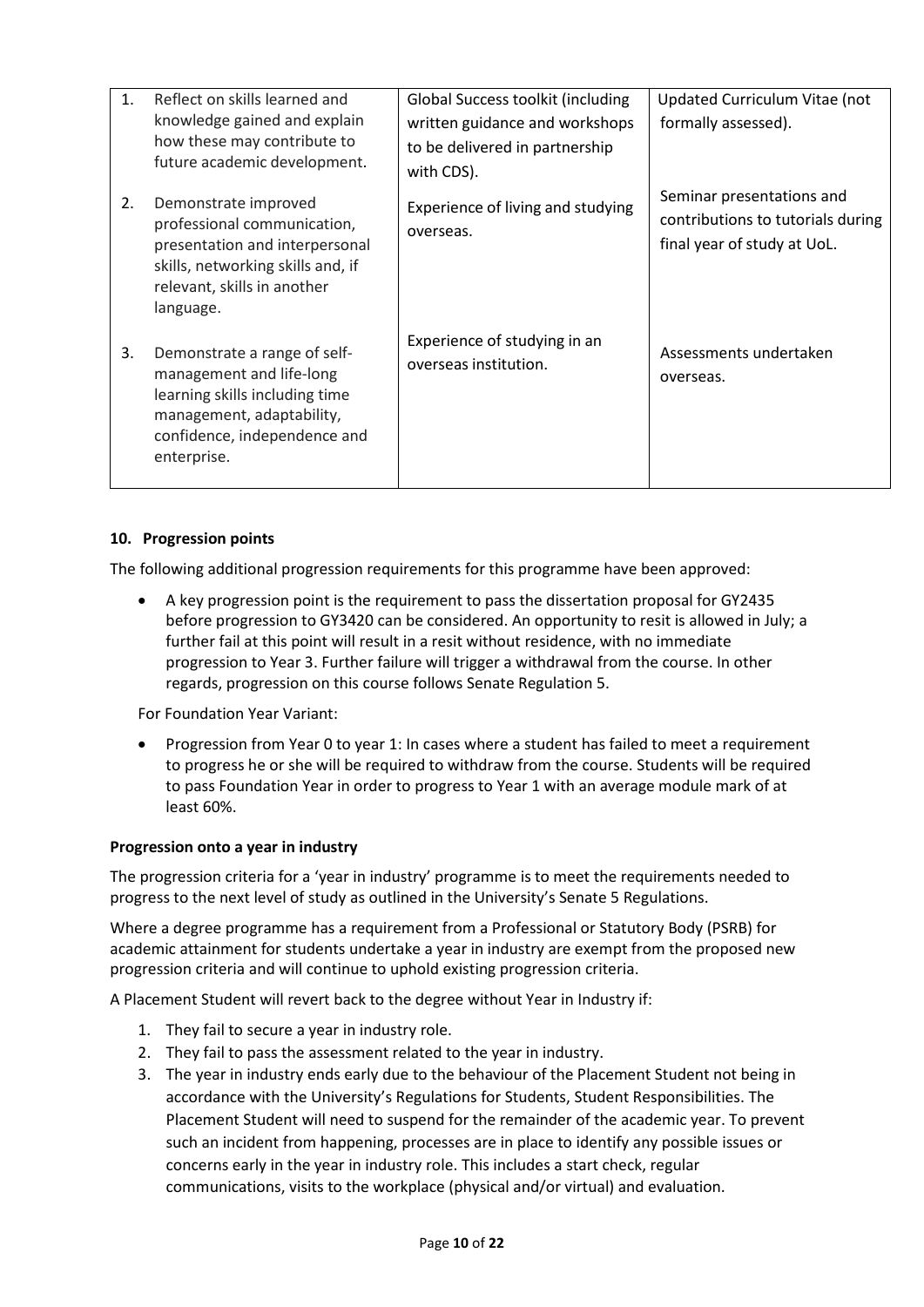Communication and contact between the Placement Student, Placement Provider and University provides support should issues arise.

4. They discontinue their Year in Industry. A student can return to their campus-based studies no later than the end of teaching week 2 at the start of the academic year should they decide to discontinue their Year in Industry they should complete a Course Transfer From. If a Placement Student decides to discontinue their Year in Industry after this point they will need to suspend their studies for the remainder of the academic year.

Nine months is the minimum time required for a year in industry to be formally recognised. If the year in industry is terminated earlier than 9 months as a result of event outside of the Placement Students control (for example redundancy, or company liquidation), the following process will be adopted:

- 1. If the Placement Student has completed  $1-6$  months, they will be supported to search for another placement to take them up to the 9 months required for the year in industry to be formally recognised. If the Placement Student does not find a placement to meet this criteria they will be required to suspend and transferred onto the degree without Year in Industry.
- 2. If the Placement Student has completed 7-8 months, they will be supported to search for another placement to take them up to the 9 months required for the year in industry to be formally recognised. If the Placement Student cannot source an additional placement to take them to 9 months, assessments related to the year in industry will be set for the student to make it possible for the individual learning objectives for the year in industry to be met. This will allow the Year in Industry to be recognised in the degree certificate.
- 3. A Placement Student will not be permitted to undertake a placement which runs across two academic years.

### **Progression onto a year abroad**

Students need to achieve a credit-weighted average of 55% in the second year of their degree programme, and be carrying no failed modules, in order to progress to the year abroad. Students with mitigating circumstances may request that their circumstances be taken into consideration. The final determination should be made by the relevantBoard of Examiners.

A Student will revert back to the without a year abroad variant of the programme if:

- 1. They pass less than 50% of the equivalent of 120 UoL credits.
- 2. They pass between 50 and 80% of the equivalent of 120 UoL credits and do not pass a resit.
- 3. The year abroad ends early due to the behaviour of the Student not being in accordance with the University's Regulations for Students, Student Responsibilities. The Student will need to suspend for the remainder of the academic year. To prevent such an incident from happening, processes are in place to identify any possible issues or concerns during the risk assessment process, and via monitoringchecks during the year abroad. Communication and contact between the Student, the host university and UoL will ensure support is provided should issues arise.
- 4. The student discontinues their year abroad. A student may return to their campusbased studies no later than the end of teaching week 2 at the start of the academic year should they decide to discontinue their year abroad, and should complete a Course Transfer Form. If a student discontinues their year abroad after the end of teaching week 2 at Leicester and before the end of their first semester abroad, they will be required to suspend their studies for the remainder of the academic yearand transfer to the standard variant of their degree.

Where a student successfully completes the first semester of their year abroad, but discontinues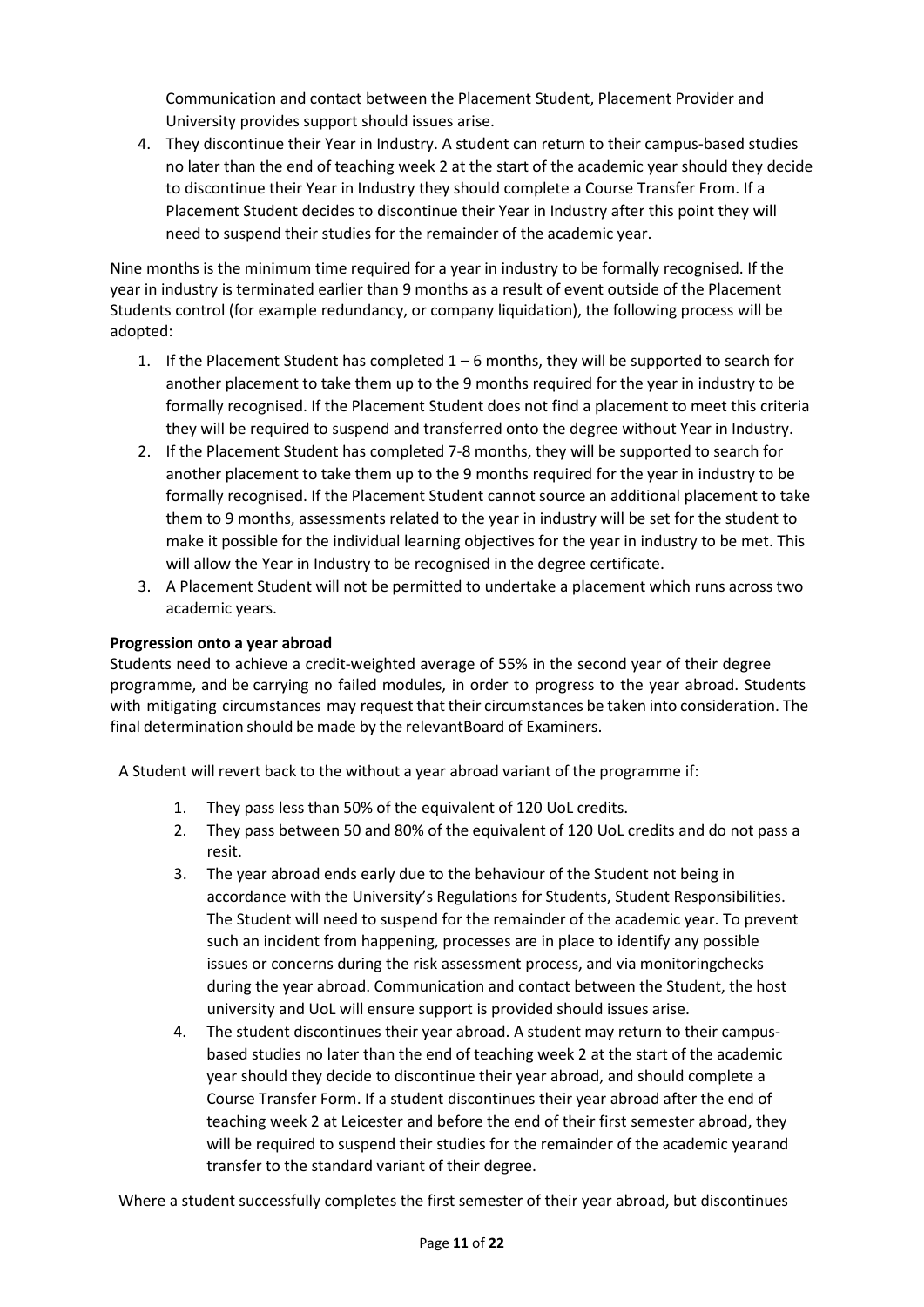their placement prior to completion of the full academic year for any reason, consideration may be given to the awarding of a 'witha semester abroad' degree programme, as set out below:

- If a Student completes the first semester of their year abroad and subsequently discontinues prior to the end of their second semester, they will be required to suspend their studies for the remainder of the academic year, but will be deemed to have met the requirements to transfer to a 'with a semesterabroad' variant of their degree programme if they have passed the equivalent of 48 UoL credits.
- If the student has passed between 30 and 48 UoL credits, they may undertake resit opportunitiesoffered by the host university where possible.
- If the student is not able to undertake resit assessments via their host university, fails resits, or passesfewer than the equivalent of 30 UoL credits, they will revert to the standard variant of their degree.

### **Course transfers**

Course transfer to other Geography programmes including the year in industry will be considered at the end of year 1. Transfer to the year abroad programme may be possible in year 2.

#### **11. Criteria for award and classification**

This programme follows the standard scheme of undergraduate award and classification set out in [Senate Regulations](http://www.le.ac.uk/senate-regulations) – see the version of *Senate Regulation 5 governing undergraduate programmes* relevant to the year of entry.

#### **12. Special features**

Study in the field remains an integral part of the geography curriculum and the department runs field courses to a number of destinations around the world. Staff are engaged in internationally recognised research in the three principal areas of geography: Human Geography, Physical Geography, and Earth Observation and Geographical Information Science, specialising in Globalisation and Difference, Environment and Culture Development and Transition, Environmental Processes and Change in Low Latitudes.

#### **Placements**

It is the student's responsibility to secure a year in industry role. Students should attend Placement Preparation modules, additional support workshops and 1-2-1 appointments with the Career Development Service. Employer led activities provide a platform for students to engage with organisations who are recruiting students for year in industry roles.

When a Placement Student starts a year in industry, they will be required to complete health and safety documents and confirm they have completed a formal induction process no later than the 2nd week of placement. A Placement Student on the Year in Industry variant will also gain from being able to:

- 1. Apply the theoretical and practical aspects of the material studied at the University and demonstrate the personal and professional skills necessary for your role within the organisation.
- 2. Compose a Professional Development Plan considering your strengths, development areas and motivations for your next step
- 3. Modify your CV to include the skills and experience you have gained through your significant experience gained in the past 12 months

#### **Year Abroad**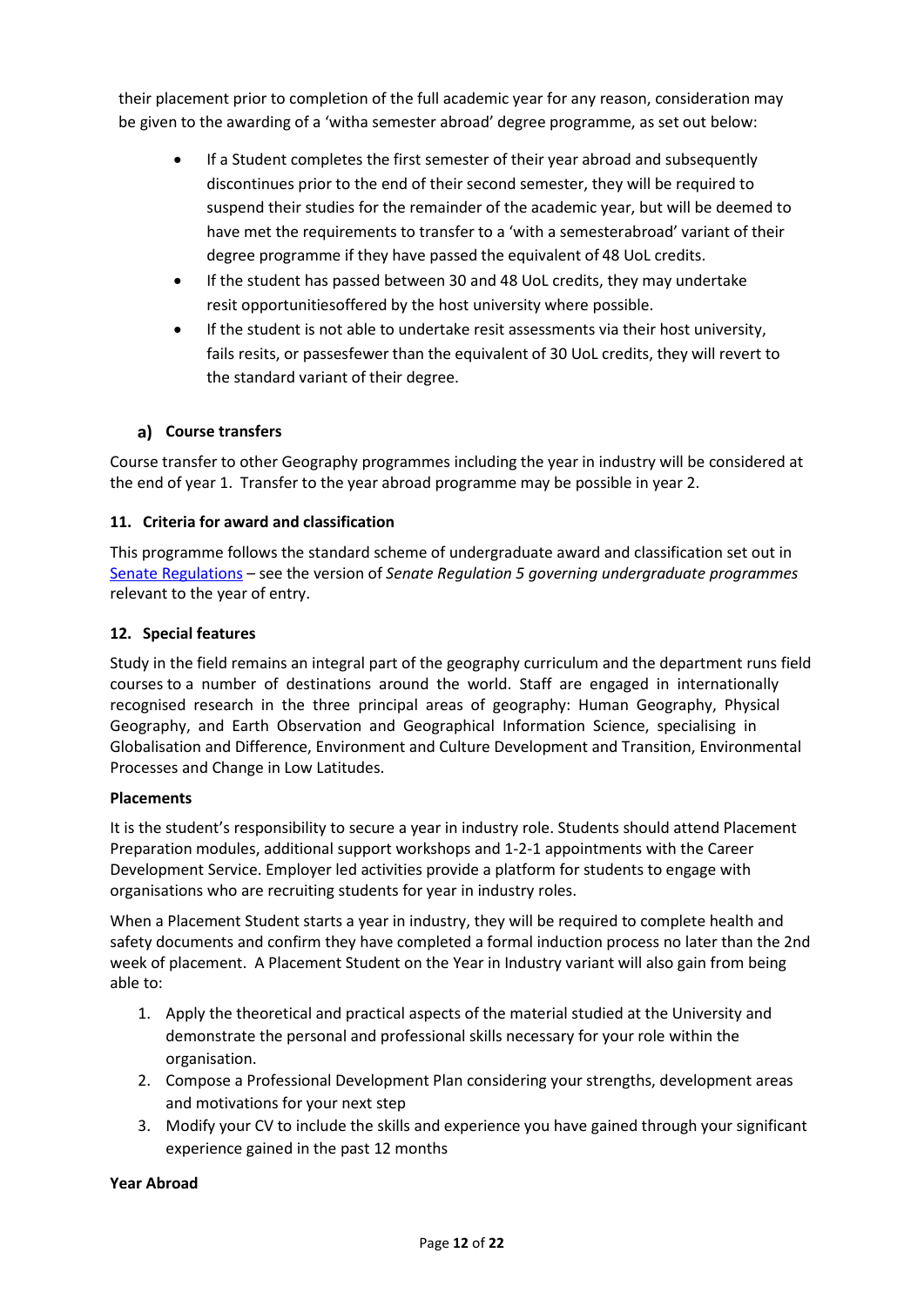It is the student's responsibility to apply for a year abroad, and to comply in full with the preparation process, whichincludes

- Attendance at the 'What's next?' talk, delivered in February
- Attendance at pre-departure talks/events
- Compliance with the risk assessment process

Students will be offered additional pre-departure workshops on intercultural competence, and post-placementworkshops on employability.

#### **13. Indications of programme quality**

External Examiner's reports have repeatedly praised the breadth of the education and the dedication of the staff.

#### **14. External Examiner(s) reports**

The details of the External Examiner(s) for this programme and the most recent External Examiners' reports for this programme can be found at **[exampapers@Leicester](https://exampapers.le.ac.uk/)** [log-in required]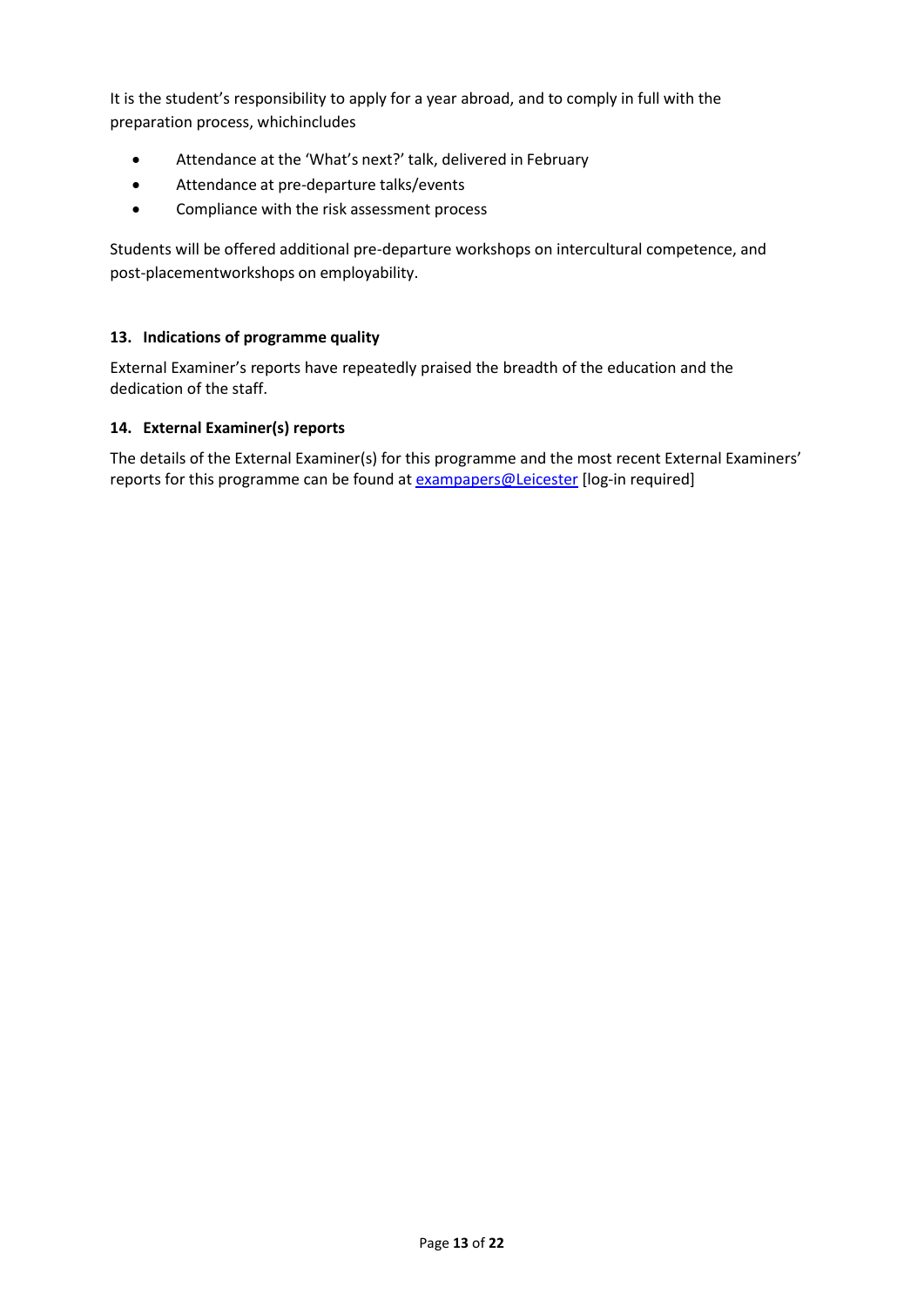

# **Programme Specification (Undergraduate) FOR ENTRY YEAR: 2022/23**

**Date created:** 18/02/21 **Last amended:** 02/03/2022 **Version no.** 1

# **Appendix 1: Programme structure (programme regulations)**

The University regularly reviews its programmes and modules to ensure that they reflect the current status of the discipline and offer the best learning experience to students. On occasion, it may be necessary to alter particular aspects of a course or module.

#### **Updates to the programme**

| <b>Academic year affected</b> | <b>Module Code(s)</b> | Update                                                       |
|-------------------------------|-----------------------|--------------------------------------------------------------|
| 2022/23                       | GY1422                | Module name changed to 'Skills for Professional Geographers' |
|                               |                       |                                                              |
|                               |                       |                                                              |
|                               |                       |                                                              |
|                               |                       |                                                              |

### **BSc GEOGRAPHY**

**Level 4/Year 1 2022/23**

Credit breakdown

| <b>Status</b> | <b>Year long</b>   | Semester 1 | Semester 2 |
|---------------|--------------------|------------|------------|
| Core          | Choose an<br>item. | 60 credits | 60 credits |
| Optional      | n/a                | n/a        | n/a        |

120 credits in total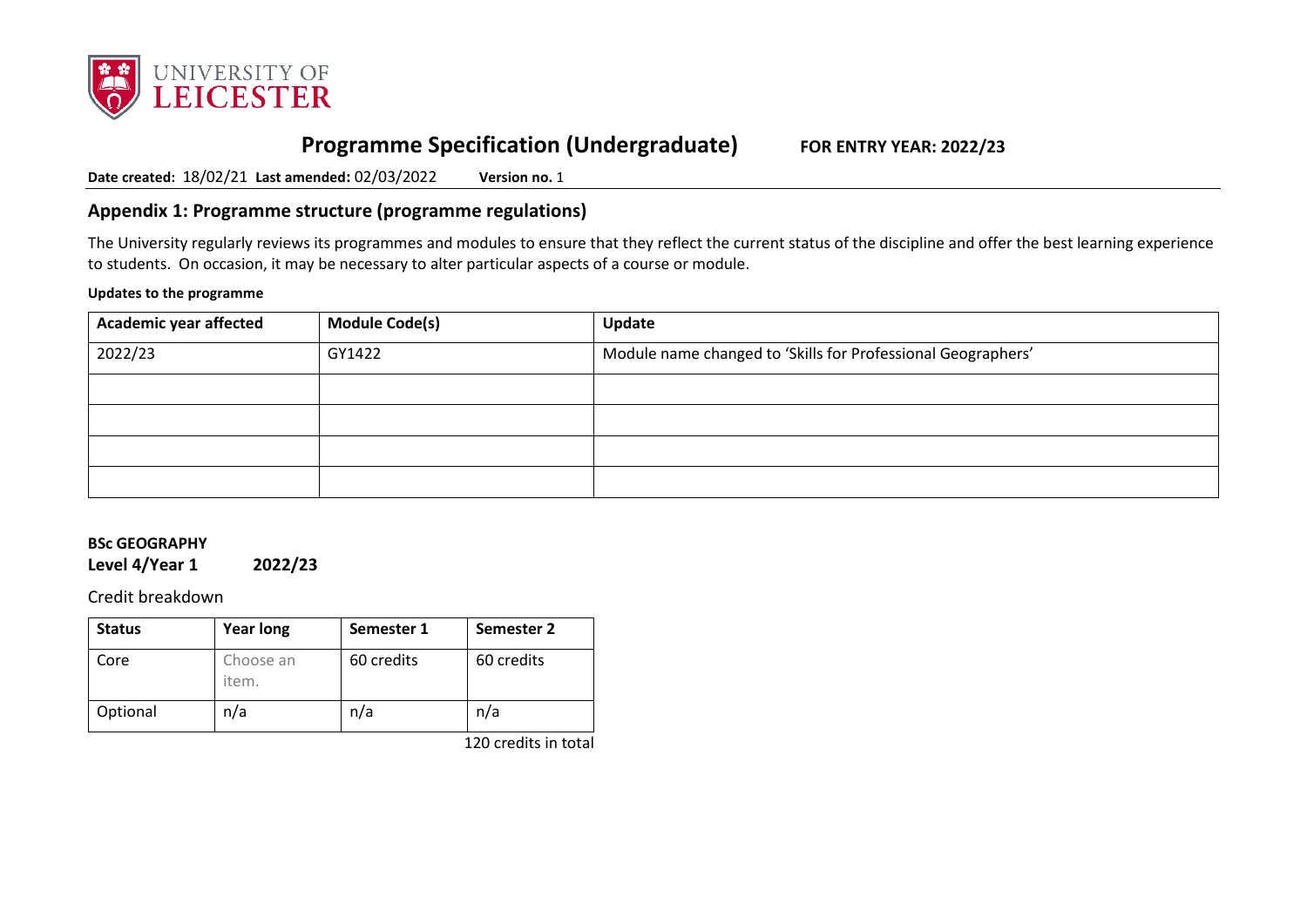# Core modules

| Delivery period | Code   | <b>Title</b>                                             | <b>Credits</b> |
|-----------------|--------|----------------------------------------------------------|----------------|
| Semester 1      | GY1411 | HUMAN GEOGRAPHY FOR A GLOBALIZED WORLD                   | 15 credits     |
| Semester 1      | GY1422 | SKILLS FOR PROFESSIONAL GEOGRAPHERS                      | 15 credits     |
| Semester 1      | GY1423 | EXPLORING OUR DIGITAL PLANET                             | 15 credits     |
| Semester 1      | GY1431 | EVOLUTION OF THE EARTH SYSTEM                            | 15 credits     |
| Semester 2      | GY1412 | ENVIRONMENT/NATURE/SOCIETY                               | 15 credits     |
| Semester 2      | GY1421 | WORKING WITH GEOGRAPHICAL INFORMATION                    | 15 credits     |
| Semester 2      | GY1432 | THE CONTEMPORARY EARTH SYSTEM                            | 15 credits     |
| Semester 2      | GY1433 | FIELD AND LABORATORY TECHNIQUES FOR PHYSICAL GEOGRAPHERS | 15 credits     |

# **Notes**

n/a

# **Level 5/Year 2 2023/24**

Credit breakdown

| <b>Status</b> | <b>Year long</b> | Semester 1 | Semester 2 |
|---------------|------------------|------------|------------|
| Core          | n/a              | 30 credits | 45 credits |
| Optional      | n/a              | 30 credits | 15 credits |

120 credits in total

# Core modules

| Delivery period | Code   | <b>Title</b>                                          | <b>Credits</b> |
|-----------------|--------|-------------------------------------------------------|----------------|
| Semester 1      | GY2420 | CLIMATE CHANGE: IMPACTS, VULNERABILITY AND ADAPTATION | 15 credits     |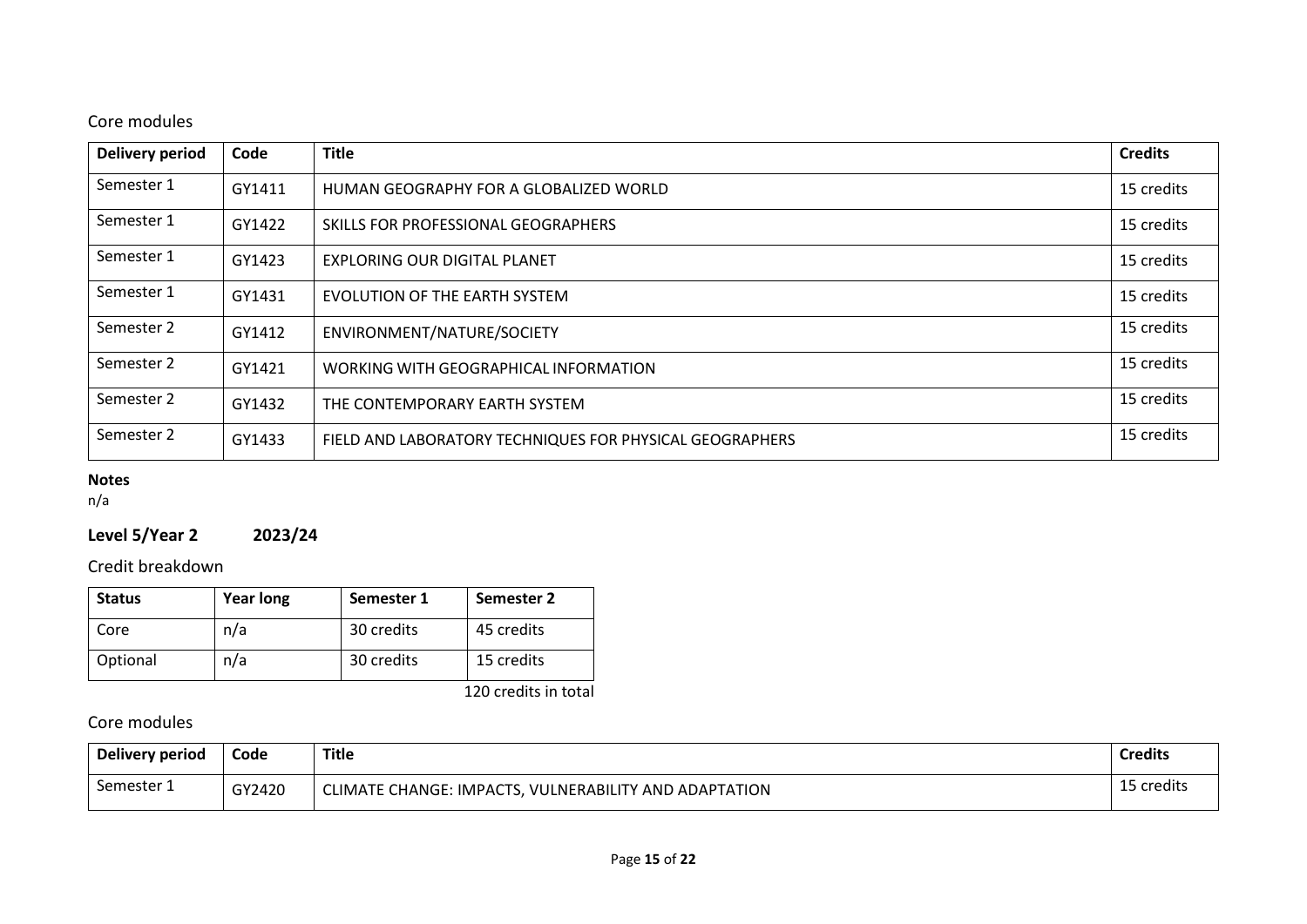| Delivery period | Code   | <b>Title</b>                             | <b>Credits</b> |
|-----------------|--------|------------------------------------------|----------------|
| Semester 1      | GY2431 | DATA ANALYSIS                            | 15 credits     |
| Semester 2      | GY2421 | <b>GEOGRAPHICAL INFORMATION SCIENCE</b>  | 15 credits     |
| Semester 2      | GY2435 | RESEARCH DESIGN (OVERSEAS FIELD COURSE)* | 30 credits     |

#### **Notes**

\*Qualifying mark of 40% in dissertation proposal is required for progression into year 3

#### Option modules

| <b>Delivery period</b> | Code   | <b>Title</b>                                        | <b>Credits</b> |
|------------------------|--------|-----------------------------------------------------|----------------|
| Semester 1             | GY2411 | A CRITICAL GEOGRAPHY OF ENVIRONMENT AND DEVELOPMENT | 15 credits     |
| Semester 1             | GY2433 | <b>CATCHMENT SYSTEMS</b>                            | 15 credits     |
| Semester 1             | GY2434 | THE DYNAMIC BIOSPHERE                               | 15 credits     |
| Semester 2             | GY2422 | <b>GEOGRAPHY IN EDUCATION</b>                       | 15 credits     |
| Semester 2             | GY2424 | REMOTE SENSING OF THE ENVIRONMENT                   | 15 credits     |
| Semester 2             | GY2436 | AN INTRODUCTION OF PAST GLOBAL CLIMATE CHANGES      | 15 credits     |

#### **Notes**

This is an indicative list of option modules and not definitive of what will be available. Option module choice is also subject to availability, timetabling, student number restrictions and, where appropriate, students having taken appropriate pre-requisite modules.

# **Level 6/Year 3 2024/25**

### Credit breakdown

| <b>Status</b> | <b>Year long</b> | Semester 1 | Semester 2 |
|---------------|------------------|------------|------------|
| Core          | n/a              | 30 credits | n/a        |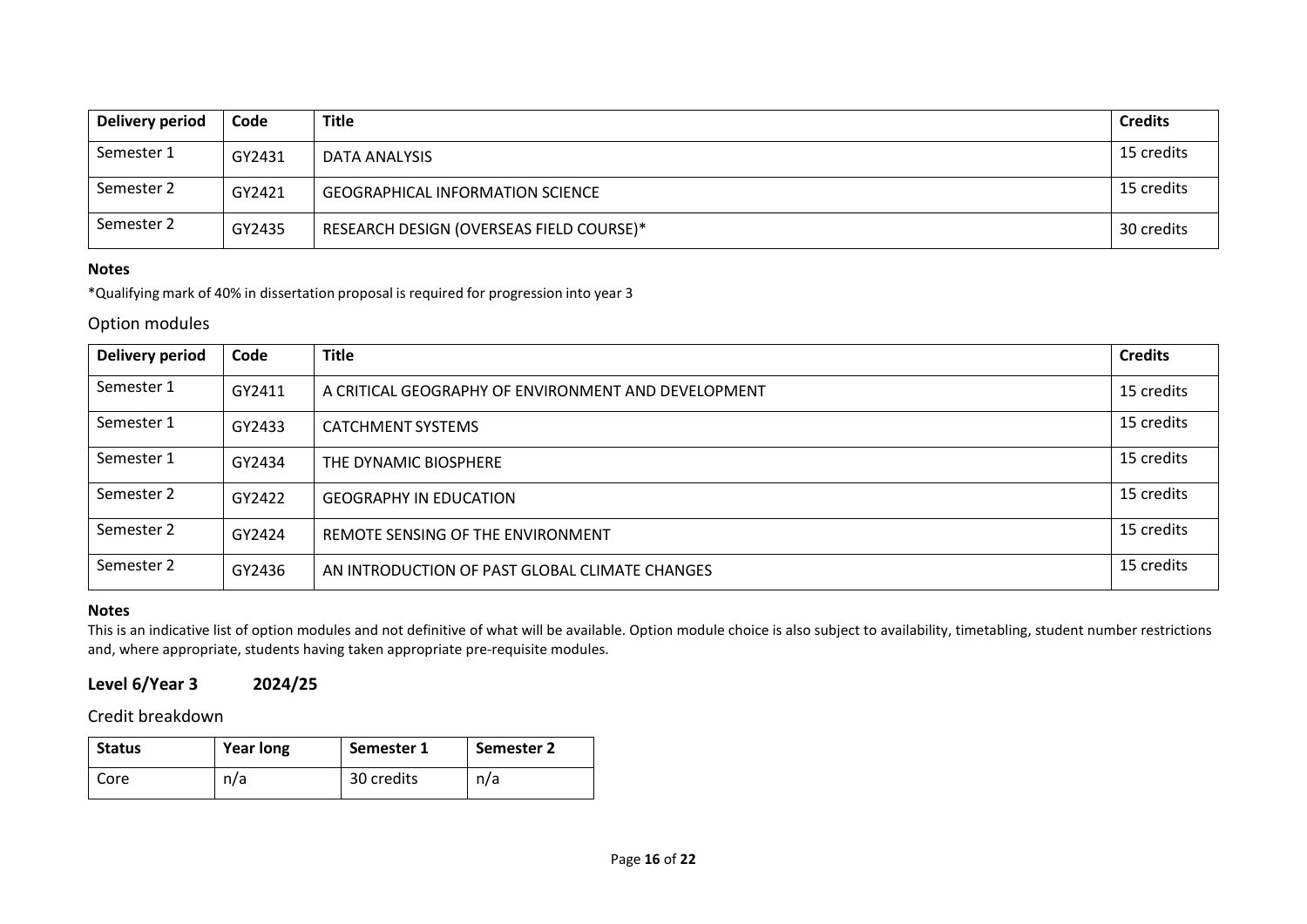| <b>Status</b> | <b>Year long</b> | Semester 1 | Semester 2           |
|---------------|------------------|------------|----------------------|
| Optional      | n/a              | 30 credits | 60 credits           |
|               |                  |            | 120 credits in total |

# Core modules

| Delivery period | Code   | <b>Title</b>                  | <b>Credits</b>   |
|-----------------|--------|-------------------------------|------------------|
| Semester 1      | GY3420 | <b>GEOGRAPHY DISSERTATION</b> | 20<br>30 credits |

# Option modules

| Delivery period | Code   | <b>Title</b>                                                  | <b>Credits</b> |
|-----------------|--------|---------------------------------------------------------------|----------------|
| Semester 1      | GY3411 | CONTEMPORARY ENVIRONMENTAL CHALLENGES                         | 15 credits     |
| Semester 1      | GY3425 | CRITICAL DIGITAL GEOGRAPHIES                                  | 15 credits     |
| Semester 1      | GY3430 | <b>CALIFORNIAN DRYLANDS</b>                                   | 15 credits     |
| Semester 1      | GY3431 | NEOTROPICAL RAINFORESTS                                       | 15 credits     |
| Semester 1      | GY3433 | UNDERSTANDING ECOSYSTEMS AND ENVIRONMENTS OF THE DISTANT PAST | 15 credits     |
| Semester 1      | GY3435 | WATER QUALITY PROCESSES AND MANAGEMENT                        | 15 credits     |
| Semester 2      | GY3421 | INFORMATION VISUALISATION                                     | 15 credits     |
| Semester 2      | GY3426 | <b>RESEARCH COMMUNICATION</b>                                 | 15 credits     |
| Semester 2      | GY3434 | STABLE ISOTOPES IN THE ENVIRONMENT                            | 15 credits     |
| Semester 2      | GY3436 | <b>AFRICAN DRYLANDS</b>                                       | 15 credits     |
| Semester 2      | GY3437 | THE BIOSPHERE IN THE EARTH SYSTEM                             | 15 credits     |
| Semester 2      | GY3439 | UNDERSTANDING THE TROPICAL FORESTS OF SE ASIA                 | 15 credits     |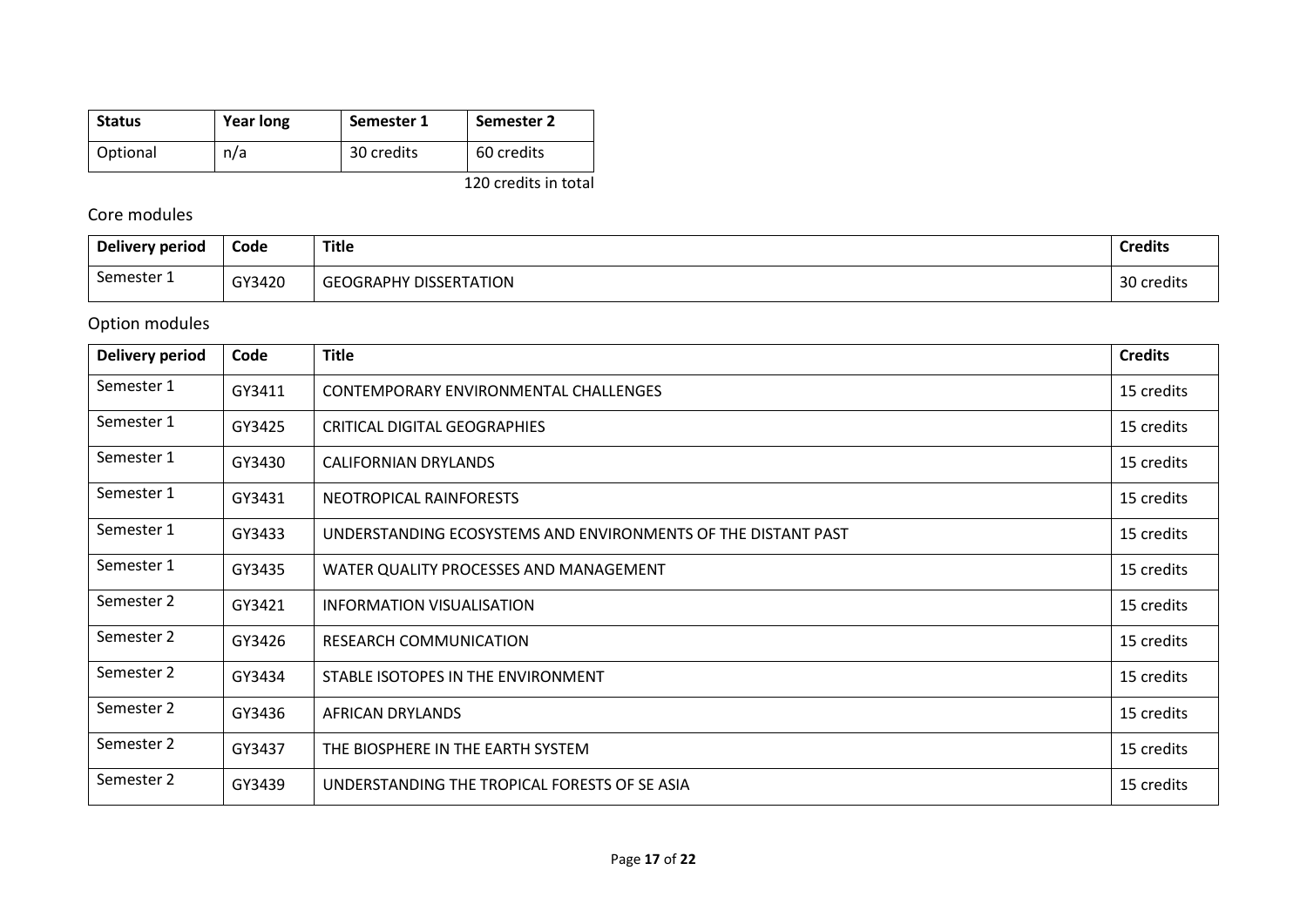| Delivery period      | Code   | <b>Title</b>          | <b>Credits</b> |
|----------------------|--------|-----------------------|----------------|
| $\sim$<br>Semester 2 | GY3438 | <b>RIVER DYNAMICS</b> | 15 credits     |

#### **Notes**

This is an indicative list of option modules and not definitive of what will be available. Option module choice is also subject to availability, timetabling, student number restrictions and, where appropriate, students having taken appropriate pre-requisite modules.

#### **BSc GEOGRAPHY WITH A YEAR ABROAD**

Approved institutions for Geography include those listed at http://www2.le.ac.uk/offices/international/overseas-exchange/outgoing/where-can-I-go/exchanges-by-academicsubject/geography.

#### **FIRST, SECOND AND FOURTH YEAR MODULES**

Regulations for the first and second year are the same as for the B.Sc. degree in Geography. Regulations for the fourth year of the course are the same as for the third year of the B.Sc. degree in Geography.

#### **THIRD YEAR MODULES**

The third year will be spent abroad in the USA, Canada, Finland, Spain, Germany and the Netherlands taking approved courses in one of the institutions associated with the Department of Geography. Level 3 modules from the Geography and Environmental Sciences Departments of the host Institution, plus introductory language modules, to the same overall credit value per year as Leicester. A small proportion of modules in other subjects may be taken by prior agreement of the International Officer in the Department of Geography, University of Leicester. Students will be required to reach a prescribed level of attainment in the work done abroad (a pass in Leicester terms according to the mark translation). Any student failing the year abroad component will revert back to the standard Leicester variant of their degree.

#### **BSc GEOGRAPHY WITH A YEAR IN INDUSTRY**

**Level 4/Year 1 2022/23**

Credit breakdown

| <b>Status</b> | <b>Year long</b>   | Semester 1 | <b>Semester 2</b> |
|---------------|--------------------|------------|-------------------|
| Core          | Choose an<br>item. | 60 credits | 60 credits        |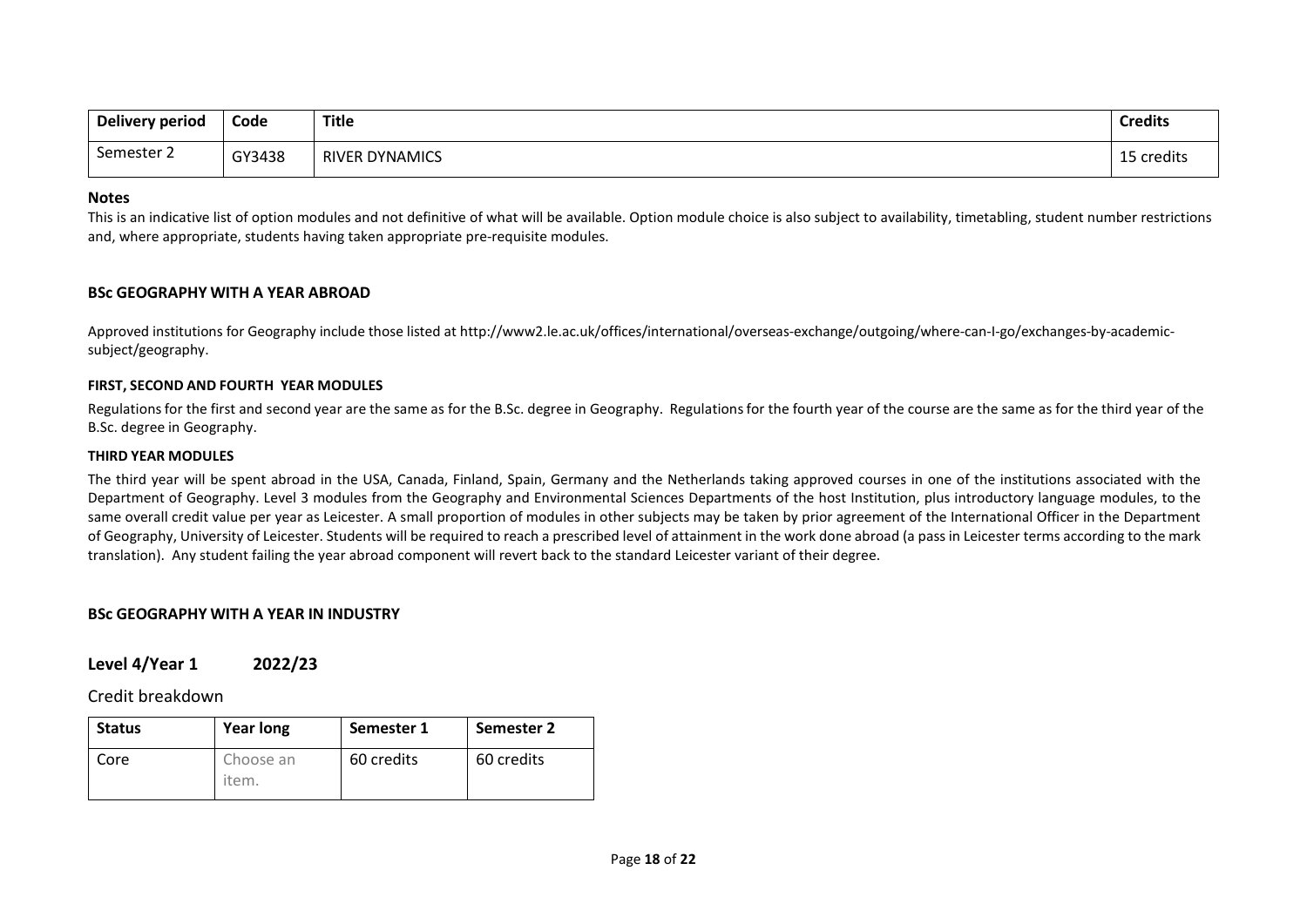| <b>Status</b> | <b>Year long</b> | Semester 1 | Semester 2 |
|---------------|------------------|------------|------------|
| Optional      | n/a              | n/a        | n/a        |

120 credits in total

# Core modules

| <b>Delivery period</b> | Code   | <b>Title</b>                                             | <b>Credits</b> |
|------------------------|--------|----------------------------------------------------------|----------------|
| Semester 1             | GY1411 | HUMAN GEOGRAPHY FOR A GLOBALIZED WORLD                   | 15 credits     |
| Semester 1             | GY1422 | SKILLS FOR PROFESSIONAL GEOGRAPHERS                      | 15 credits     |
| Semester 1             | GY1423 | <b>EXPLORING OUR DIGITAL PLANET</b>                      | 15 credits     |
| Semester 1             | GY1431 | EVOLUTION OF THE EARTH SYSTEM                            | 15 credits     |
| Semester 2             | GY1412 | ENVIRONMENT/NATURE/SOCIETY                               | 15 credits     |
| Semester 2             | GY1421 | WORKING WITH GEOGRAPHICAL INFORMATION                    | 15 credits     |
| Semester 2             | GY1432 | THE CONTEMPORARY EARTH SYSTEM                            | 15 credits     |
| Semester 2             | GY1433 | FIELD AND LABORATORY TECHNIQUES FOR PHYSICAL GEOGRAPHERS | 15 credits     |

# **Notes**

n/a

# **Level 5/Year 2 2023/24**

# Credit breakdown

| <b>Status</b> | <b>Year long</b> | Semester 1 | Semester 2 |
|---------------|------------------|------------|------------|
| Core          | n/a              | 30 credits | 45 credits |
| Optional      | n/a              | 30 credits | 15 credits |

120 credits in total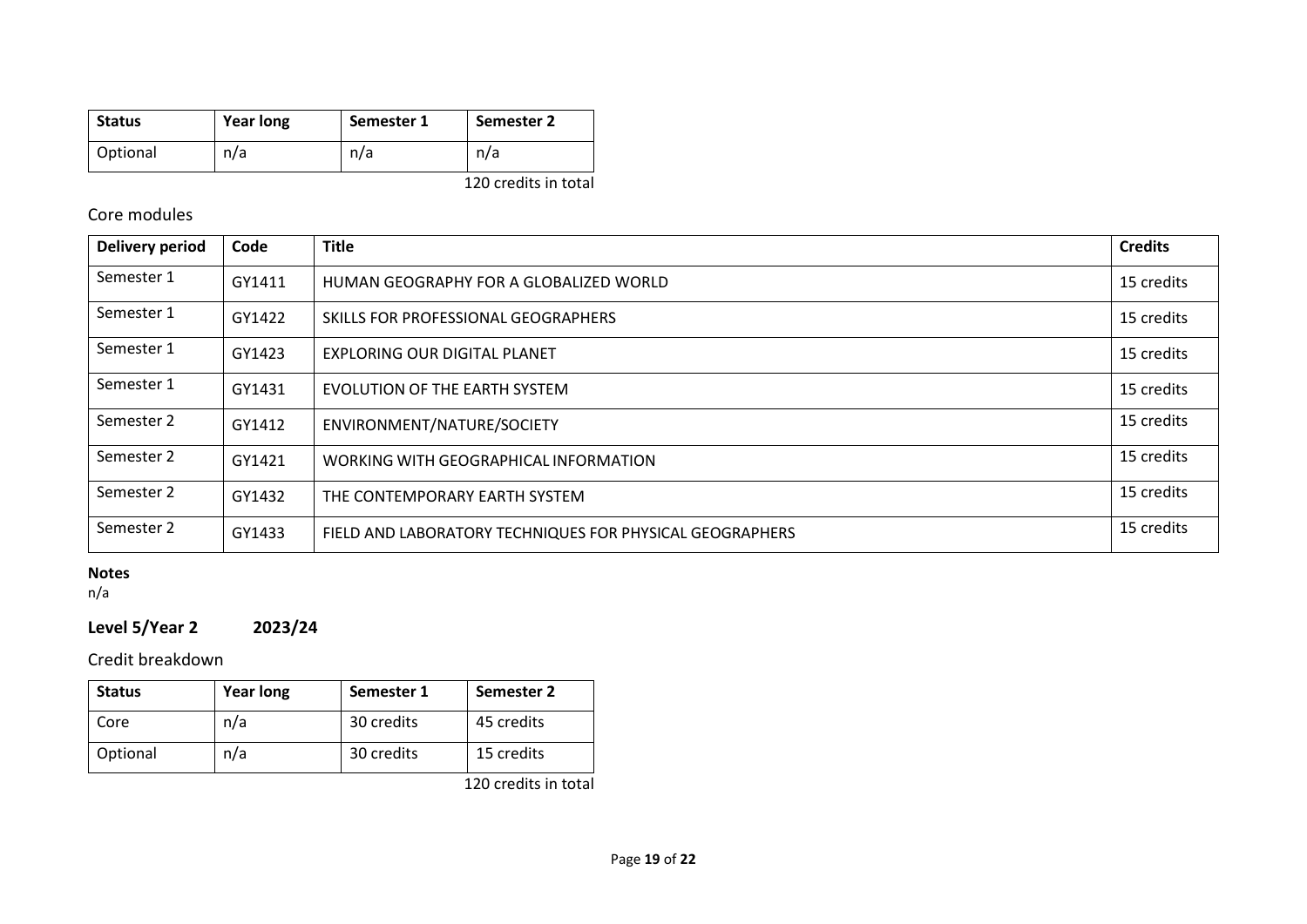# Core modules

| <b>Delivery period</b> | Code   | <b>Title</b>                                          | <b>Credits</b> |
|------------------------|--------|-------------------------------------------------------|----------------|
| Semester 1             | GY2420 | CLIMATE CHANGE: IMPACTS, VULNERABILITY AND ADAPTATION | 15 credits     |
| Semester 1             | GY2431 | DATA ANALYSIS                                         | 15 credits     |
| Semester 2             | GY2421 | <b>GEOGRAPHICAL INFORMATION SCIENCE</b>               | 15 credits     |
| Semester 2             | GY2435 | RESEARCH DESIGN (OVERSEAS FIELD COURSE)*              | 30 credits     |

#### **Notes**

\*Qualifying mark of 40% in dissertation proposal is required for progression into year 3

#### Option modules

| Delivery period | Code    | <b>Title</b>                                        | <b>Credits</b> |
|-----------------|---------|-----------------------------------------------------|----------------|
| Semester 1      | GY2411  | A CRITICAL GEOGRAPHY OF ENVIRONMENT AND DEVELOPMENT | 15 credits     |
| Semester 1      | GY2433  | <b>CATCHMENT SYSTEMS</b>                            | 15 credits     |
| Semester 1      | GY2434  | THE DYNAMIC BIOSPHERE                               | 15 credits     |
| Semester 2      | GY2422  | <b>GEOGRAPHY IN EDUCATION</b>                       | 15 credits     |
| Semester 2      | GY2424  | REMOTE SENSING OF THE ENVIRONMENT                   | 15 credits     |
| Semester 2      | GY2436  | AN INTRODUCTION OF PAST GLOBAL CLIMATE CHANGES      | 15 credits     |
| Semester 1      | ADGY221 | Placement Preparation 1                             | 0 credits      |
| Semester 2      | ADGY222 | <b>Placement Preparation 2</b>                      | 0 credits      |

#### **Notes**

This is an indicative list of option modules and not definitive of what will be available. Option module choice is also subject to availability, timetabling, student number restrictions and, where appropriate, students having taken appropriate pre-requisite modules.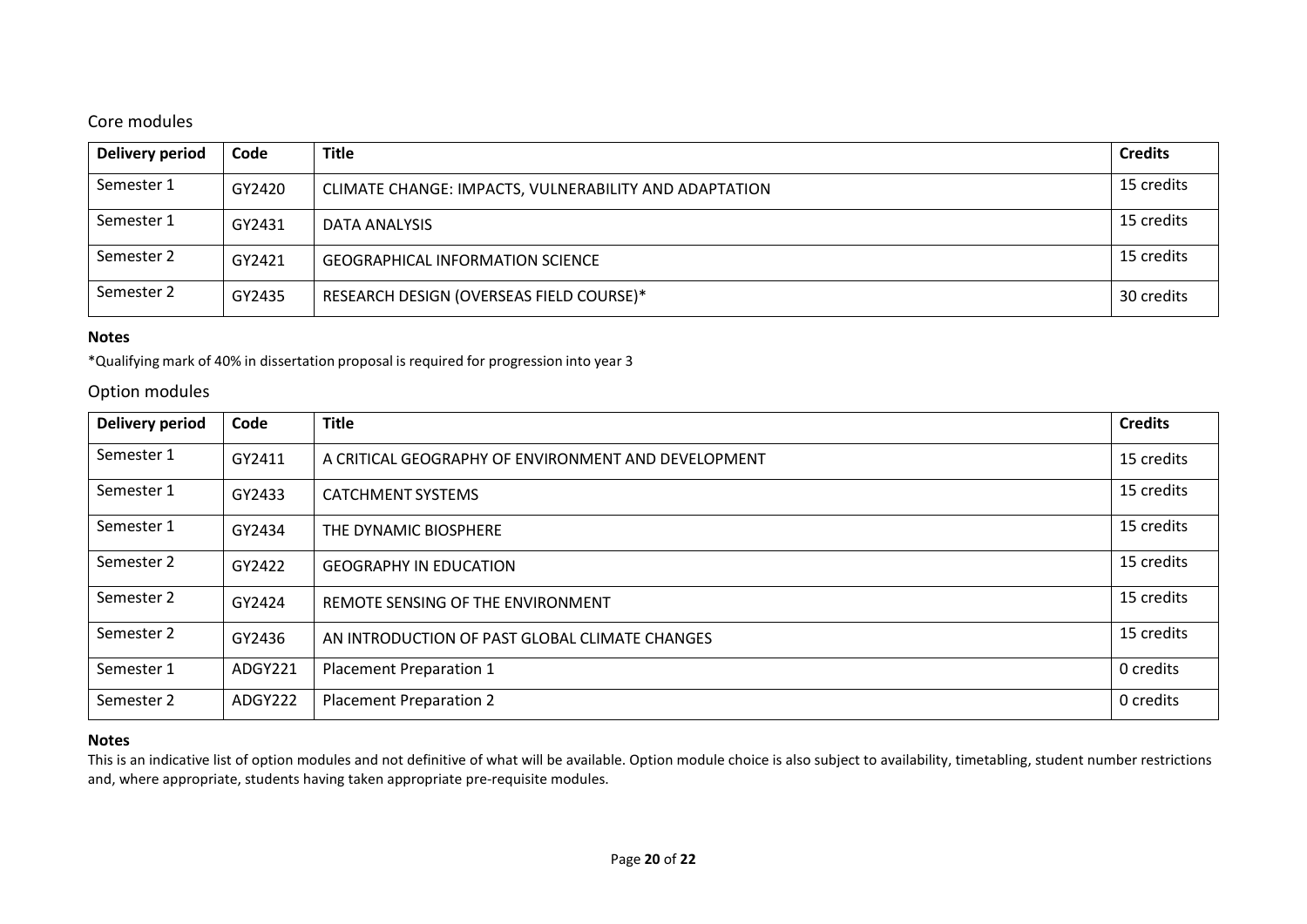#### **THIRD YEAR**

Students who gain an industry placement will be assessed as per the standard model for undergraduate placements in the College of Science and Engineering. The marks from this year will not be included in the final degree assessment.

| Year long | ADGY223 | Placement i<br>Preparation<br>On | .<br>0 credits |
|-----------|---------|----------------------------------|----------------|
|-----------|---------|----------------------------------|----------------|

# **Level 6/Year Final 2025/26**

Credit breakdown

| <b>Status</b> | <b>Year long</b> | Semester 1 | Semester 2 |
|---------------|------------------|------------|------------|
| Core          | n/a              | 30 credits | n/a        |
| Optional      | n/a              | 30 credits | 60 credits |

120 credits in total

# Core modules

| <b>Delivery period</b> | Code   | <b>Title</b>                  | <b>Credits</b>        |
|------------------------|--------|-------------------------------|-----------------------|
| Semester 1             | GY3420 | <b>GEOGRAPHY DISSERTATION</b> | - 3∩<br>credits<br>Ju |

# Option modules

| <b>Delivery period</b> | Code   | <b>Title</b>                                                  | <b>Credits</b> |
|------------------------|--------|---------------------------------------------------------------|----------------|
| Semester 1             | GY3411 | CONTEMPORARY ENVIRONMENTAL CHALLENGES                         | 15 credits     |
| Semester 1             | GY3425 | CRITICAL DIGITAL GEOGRAPHIES                                  | 15 credits     |
| Semester 1             | GY3430 | CALIFORNIAN DRYLANDS                                          | 15 credits     |
| Semester 1             | GY3431 | NEOTROPICAL RAINFORESTS                                       | 15 credits     |
| Semester 1             | GY3433 | UNDERSTANDING ECOSYSTEMS AND ENVIRONMENTS OF THE DISTANT PAST | 15 credits     |